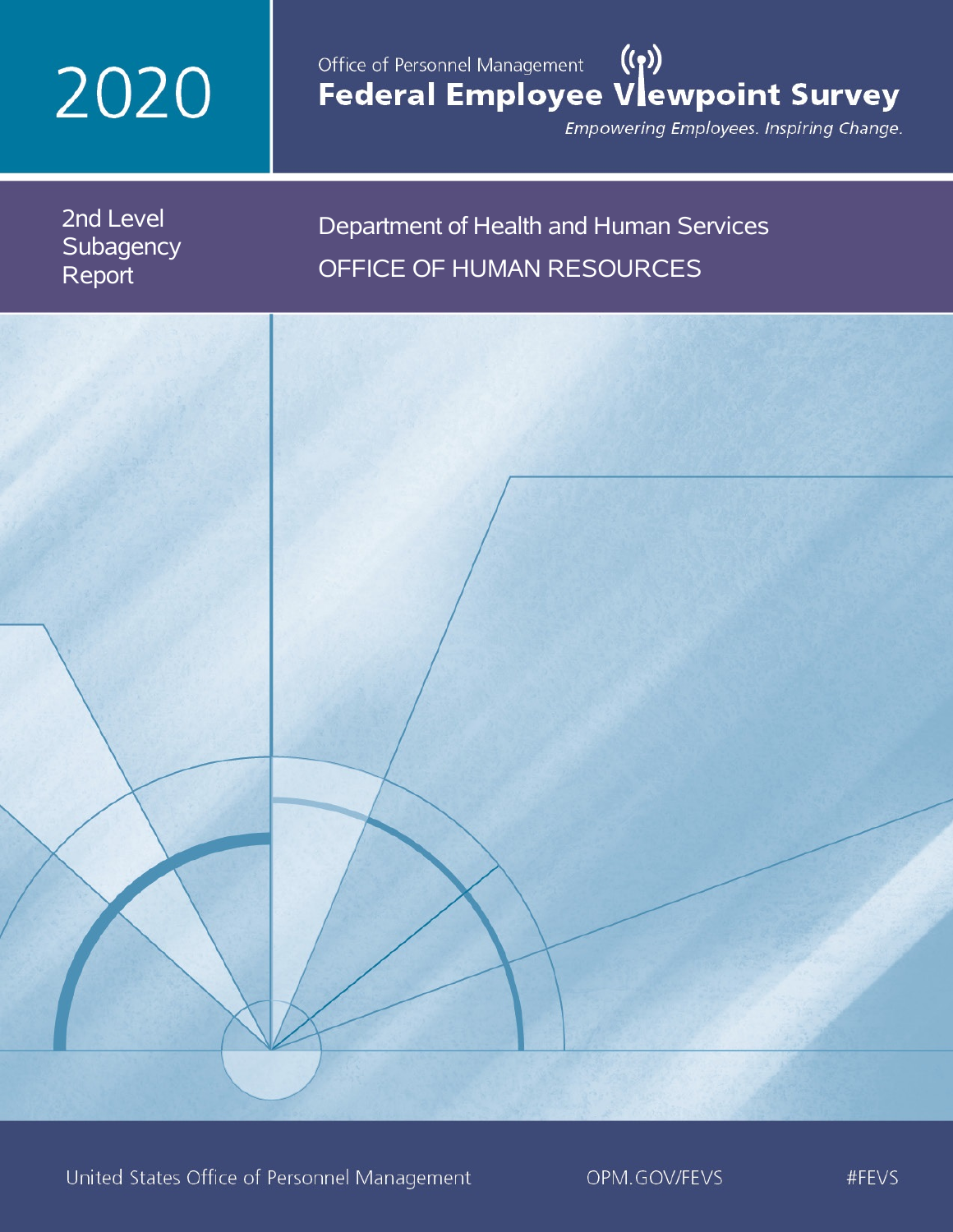## **Department of Health and Human Services OFFICE OF HUMAN RESOURCES** *2nd Level Subagency Report*

This 2020 OPM Federal Employee Viewpoint Survey Report provides summary results for the core FEVS, telework, work-life, and demographic items for your subagency, including comparisons to your department or agency.

## **Response Summary**

| <b>Organizations</b>                    | <b>Surveys</b><br>Completed | <b>Response</b><br>Rate |
|-----------------------------------------|-----------------------------|-------------------------|
| Governmentwide                          | 624.800                     | 44.3%                   |
| Department of Health and Human Services | 50,393                      | 70.6%                   |
| Indian Health Service                   | 7.101                       | 54.7%                   |
| <b>OFFICE OF HUMAN RESOURCES</b>        | 228                         | 80.0%                   |

## **Top 10 Positive & Negative Items and Leading & Trailing Your Comparison Group**

These sections provide high level information on how your sub-agency is doing.

## **Main Report Results**

The results include response percentages for each survey item. The definitions for the Positive, Neutral, and Negative response percentages vary in the following ways across the three primary response scales used in the survey:

Positive: *"Strongly Agree* and *Agree"* or *"Very Satisfied* and *Satisfied"* or *"Very Good* and *Good"* Neutral: *"Neither Agree nor Disagree"* or *"Neither Satisfied nor Dissatisfied"* or *"Fair"* Negative: *"Disagree* and *Strongly Disagree"* or *"Dissatisfied* and *Very Dissatisfied"* or *"Poor* and *Very Poor"*

Positive, Neutral, and Negative percentages are based on the total number of responses (N) that are in these three categories. The number of *Do Not Know (DNK), Choose Not to Participate, Not Available to me,* or *Unaware of Programs* responses, where applicable, is listed separately.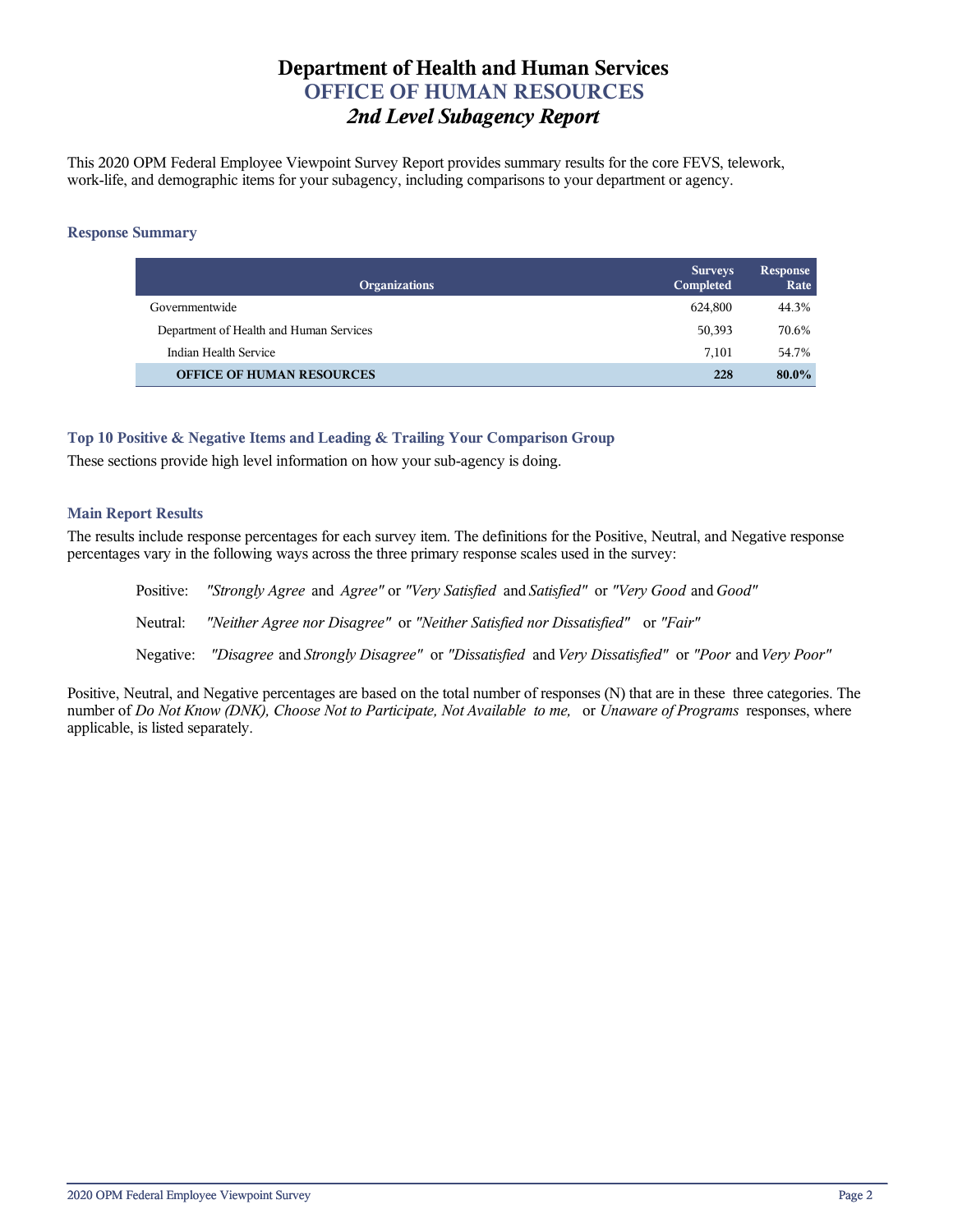## **Top 10 Positive & Negative Items**

The figures below highlight the top 10 positive and negative results from the survey to help you quickly identify the most positive and most negative aspects of the organizational environment (only items 1 to 10 and 12 to 38 are included). Use this snapshot as a quick reference or overview of your OPM FEVS results.

## *Highest Percent Positive*

- 91.2% I know how my work relates to the agency's goals. (Q7) 86.3% I know what is expected of me on the job. (Q4) 81.3% My work gives me a feeling of personal accomplishment. (Q3) 80.7% My supervisor supports my need to balance work and other life issues. (Q19)
- 78.8% My supervisor treats me with respect. (Q23)
- 76.3% The people I work with cooperate to get the job done. (Q9)
- 75.9% My agency is successful at accomplishing its mission. (Q16)
- 75.6% My supervisor listens to what I have to say. (Q22)
- 75.1% Employees are protected from health and safety hazards on the job. (Q15)
- 74.9% Considering everything, how satisfied are you with your job? (Q36)

## *Highest Percent Negative*

- 26.6% In my work unit, steps are taken to deal with a poor performer who cannot or will not improve. (Q10)
- 24.7% My workload is reasonable. (Q5)
- 21.9% In my work unit, differences in performance are recognized in a meaningful way. (Q12)
- 21.0% Employees are recognized for providing high quality products and services. (Q14)
- 20.2% In my organization, senior leaders generate high levels of motivation and commitment in the workforce. (Q26)
- 19.6% How satisfied are you with the recognition you receive for doing a good job? (Q35)
- 18.3% Managers promote communication among different work units (for example, about projects, goals, needed resources). (Q29)
- 16.3% I believe the results of this survey will be used to make my agency a better place to work. (Q18)
- 14.6% My organization's senior leaders maintain high standards of honesty and integrity. (Q27)
- 13.8% I am given a real opportunity to improve my skills in my organization. (Q1)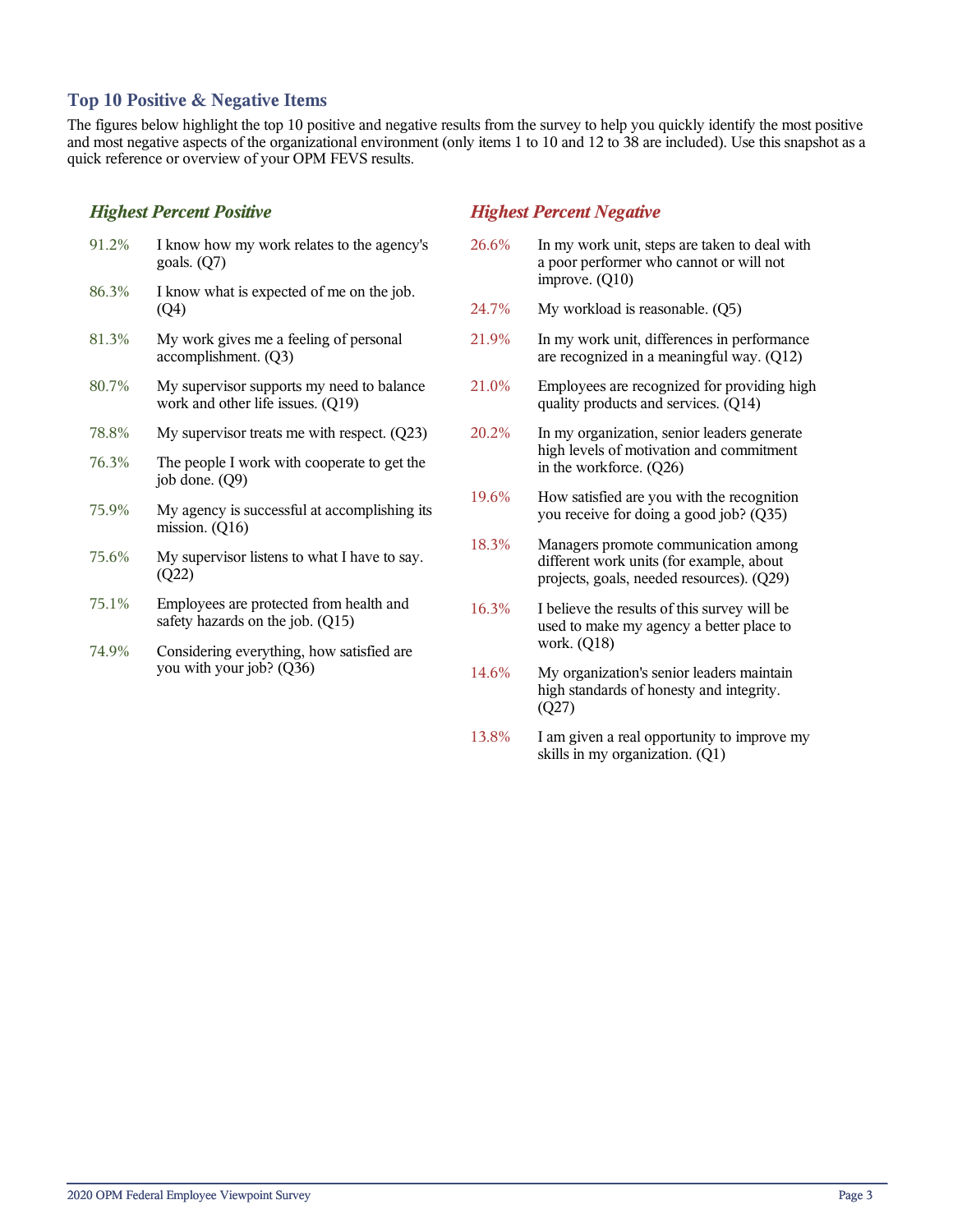## **Leading Your Comparison Group**

OFFICE OF HUMAN RESOURCES

The figure below allows you to see where your subagency results are higher than your comparison group (Indian Health Service) average (only items 1 to 10 and 12 to 38 are included). Only survey items with differences of 3 percentage points or more from your comparison group average are displayed. If your subagency has more than 10 items that are higher than the average, only the 10 items with the greatest differences are shown. An '\*' in % Positive Response represents a percentage less than 8.

| Indian Health Service                                                                                                       |                     |                   |
|-----------------------------------------------------------------------------------------------------------------------------|---------------------|-------------------|
| <b>Survey Item</b>                                                                                                          | % Positive Response | <b>Difference</b> |
| Senior leaders demonstrate support for<br>Work-Life programs. (Q32)                                                         | 62.8%<br>47.6%      | $+15.2$           |
| I have a high level of respect for my<br>organization's senior leaders. (Q31)                                               | 71.9%<br>57.5%      | $+14.4$           |
| I believe the results of this survey will<br>be used to make my agency a better place<br>to work. $(Q18)$                   | 60.5%<br>47.1%      | $+13.4$           |
| Considering everything, how satisfied are<br>you with your organization? (Q38)                                              | 72.5%<br>60.4%      | $+12.1$           |
| How satisfied are you with the recognition<br>you receive for doing a good job? (Q35)                                       | 56.4%<br>45.0%      | $+11.4$           |
| My organization's senior leaders maintain<br>high standards of honesty and integrity.<br>(Q27)                              | 60.8%<br>49.6%      | $+11.2$           |
| How satisfied are you with your involvement<br>in decisions that affect your work? (Q33)                                    | 62.7%<br>52.5%      | $+10.2$           |
| How satisfied are you with the information<br>you receive from management on what's<br>going on in your organization? (Q34) | 57.4%<br>47.3%      | $+10.1$           |
| Employees are recognized for providing high<br>quality products and services. (Q14)                                         | 58.0%<br>48.3%      | $+9.7$            |
| In my organization, senior leaders generate<br>high levels of motivation and commitment in<br>the workforce. (Q26)          | 53.7%<br>44.4%      | $+9.3$            |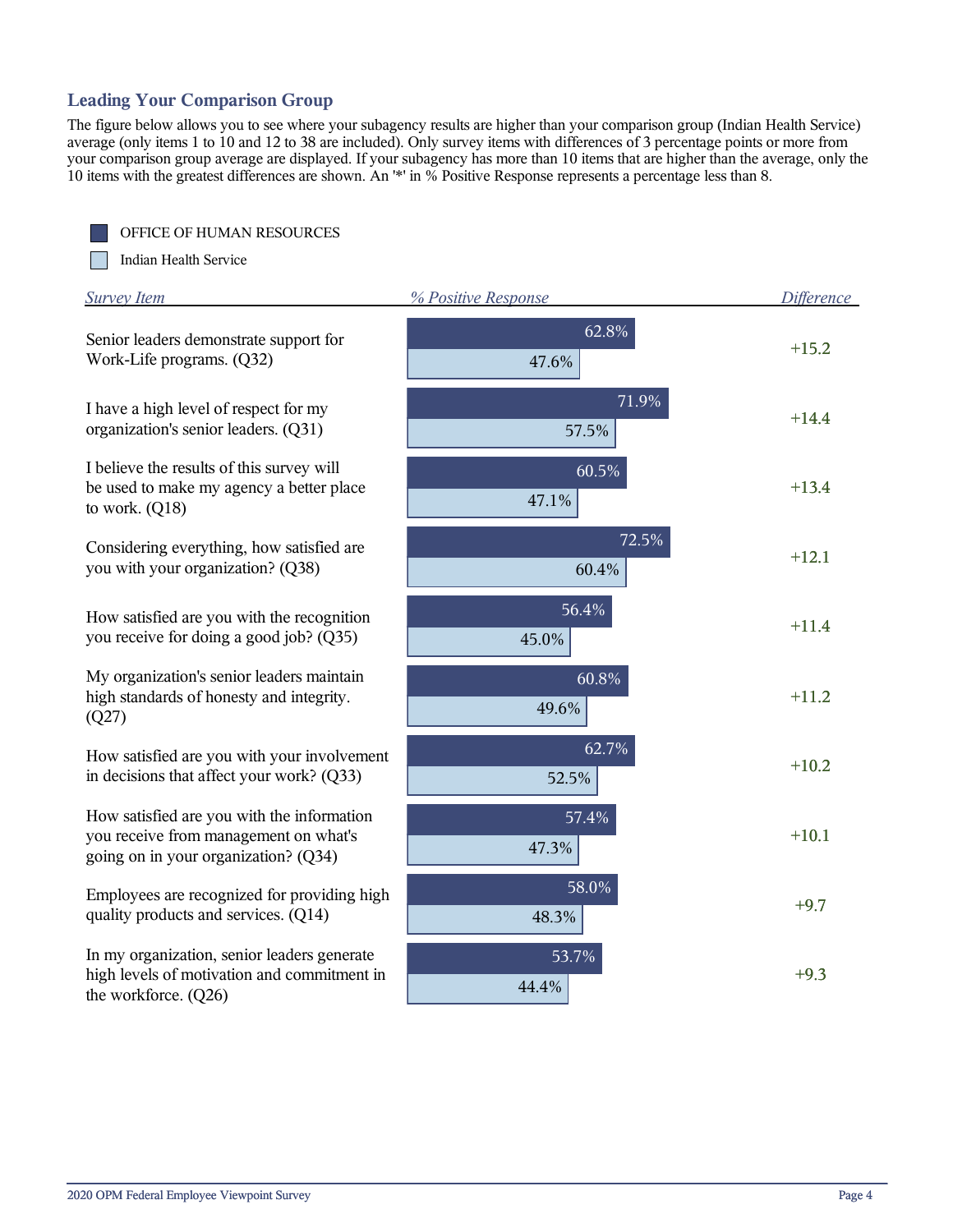## **Trailing Your Comparison Group**

The figure below allows you to see where your subagency results are lower than your comparison group (Indian Health Service) average (only items 1 to 10 and 12 to 38 are included). Only survey items with differences of 3 percentage points or more from your comparison group average are displayed. If your subagency has more than 10 items that are lower than the average, only the 10 items with the greatest differences are shown. An '\*' in % Positive Response represents a percentage less than 8.

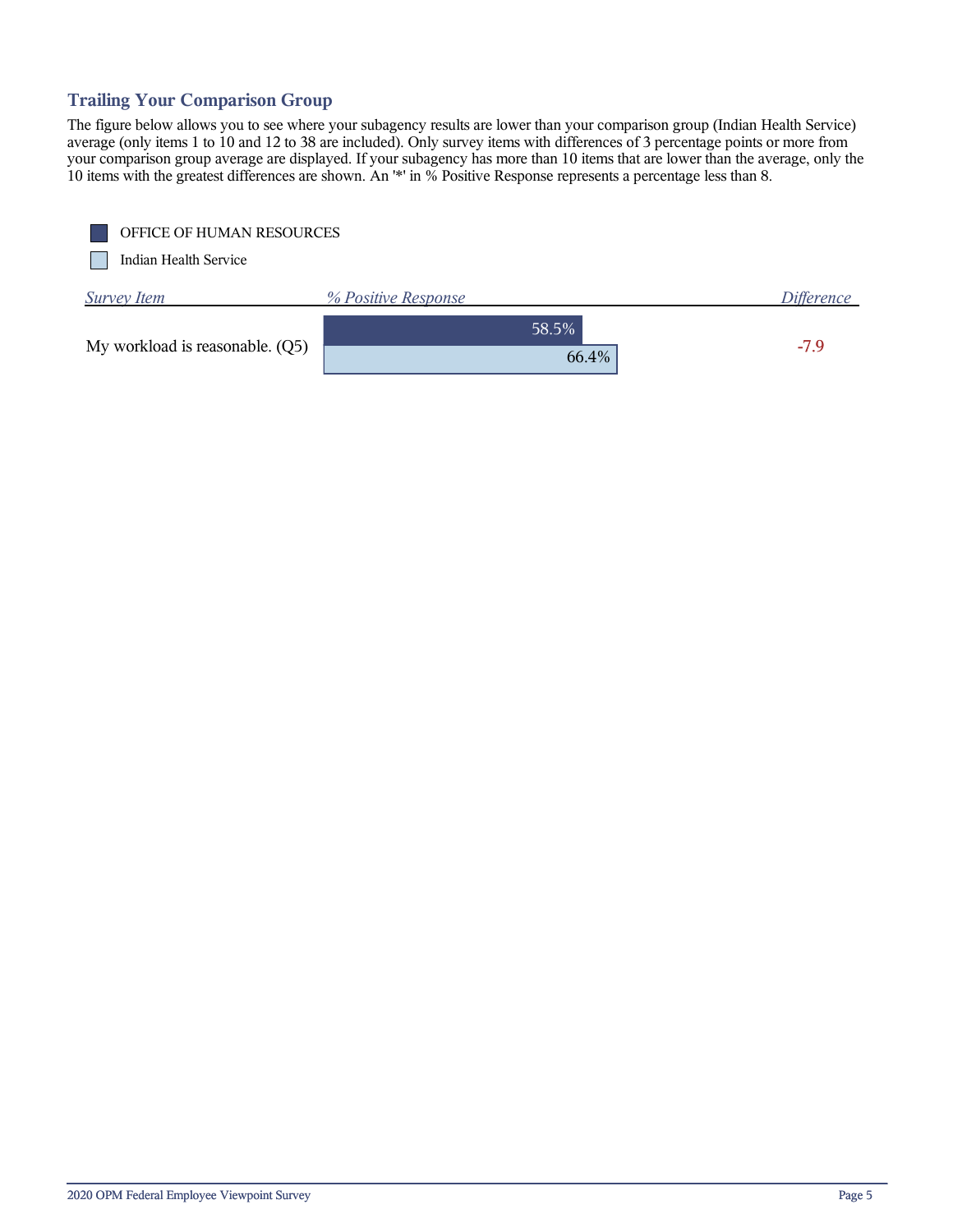## **My Work Experience**

## *1. I am given a real opportunity to improve my skills in my organization.*

| <b>Organizations</b>                    |         | <b>Positive</b> | <b>Neutral</b> | <b>Negative</b> |
|-----------------------------------------|---------|-----------------|----------------|-----------------|
| Governmentwide                          | 619.947 | 69.9%           | 15.2%          | 14.8%           |
| Department of Health and Human Services | 50.112  | 75.8%           | 13.3%          | 10.9%           |
| Indian Health Service                   | 7.053   | 64.3%           | 19.2%          | 16.5%           |
| <b>OFFICE OF HUMAN RESOURCES</b>        | 228     | $69.2\%$        | $17.1\%$       | 13.8%           |

## *2. I feel encouraged to come up with new and better ways of doing things.*

| <b>Organizations</b>                    | N       | <b>Positive</b> | <b>Neutral</b> | <b>Negative</b> |
|-----------------------------------------|---------|-----------------|----------------|-----------------|
| Governmentwide                          | 615.099 | 66.6%           | 15.9%          | 17.5%           |
| Department of Health and Human Services | 49.723  | 72.9%           | 14.0%          | 13.1%           |
| Indian Health Service                   | 6.994   | 61.1%           | 19.8%          | 19.1%           |
| <b>OFFICE OF HUMAN RESOURCES</b>        | 226     | 67.9%           | $18.7\%$       | 13.4%           |

## *3. My work gives me a feeling of personal accomplishment.*

| <b>Organizations</b>                    |         | <b>Positive</b> | <b>Neutral</b> | <b>Negative</b> |
|-----------------------------------------|---------|-----------------|----------------|-----------------|
| Governmentwide                          | 618.334 | 74.6%           | 13.7%          | 11.7%           |
| Department of Health and Human Services | 49.967  | 80.5%           | 11.4%          | 8.0%            |
| Indian Health Service                   | 7.003   | 74.5%           | 14.9%          | 10.6%           |
| <b>OFFICE OF HUMAN RESOURCES</b>        | 226     | 81.3%           | 13.9%          | 4.8%            |

## *4. I know what is expected of me on the job.*

| <b>Organizations</b>                    |         | <b>Positive</b> | <b>Neutral</b> | <b>Negative</b> |
|-----------------------------------------|---------|-----------------|----------------|-----------------|
| Governmentwide                          | 621.862 | 83.5%           | 9.2%           | 7.3%            |
| Department of Health and Human Services | 50,138  | 86.0%           | 8.1%           | 5.9%            |
| Indian Health Service                   | 7.057   | 84.8%           | 8.9%           | 6.3%            |
| <b>OFFICE OF HUMAN RESOURCES</b>        | 226     | 86.3%           | $9.7\%$        | $4.0\%$         |

#### *5. My workload is reasonable.*

| <b>Organizations</b>                    | N       | <b>Positive</b> | <b>Neutral</b> | <b>Negative</b> | <b>DNK</b><br>(N) |
|-----------------------------------------|---------|-----------------|----------------|-----------------|-------------------|
| Governmentwide                          | 619.493 | 66.7%           | 12.7%          | 20.6%           | 931               |
| Department of Health and Human Services | 50.052  | 67.6%           | 12.7%          | 19.7%           | 60                |
| Indian Health Service                   | 7.048   | 66.4%           | 14.0%          | 19.6%           | 11                |
| <b>OFFICE OF HUMAN RESOURCES</b>        | 228     | 58.5%           | 16.8%          | 24.7%           | $\bf{0}$          |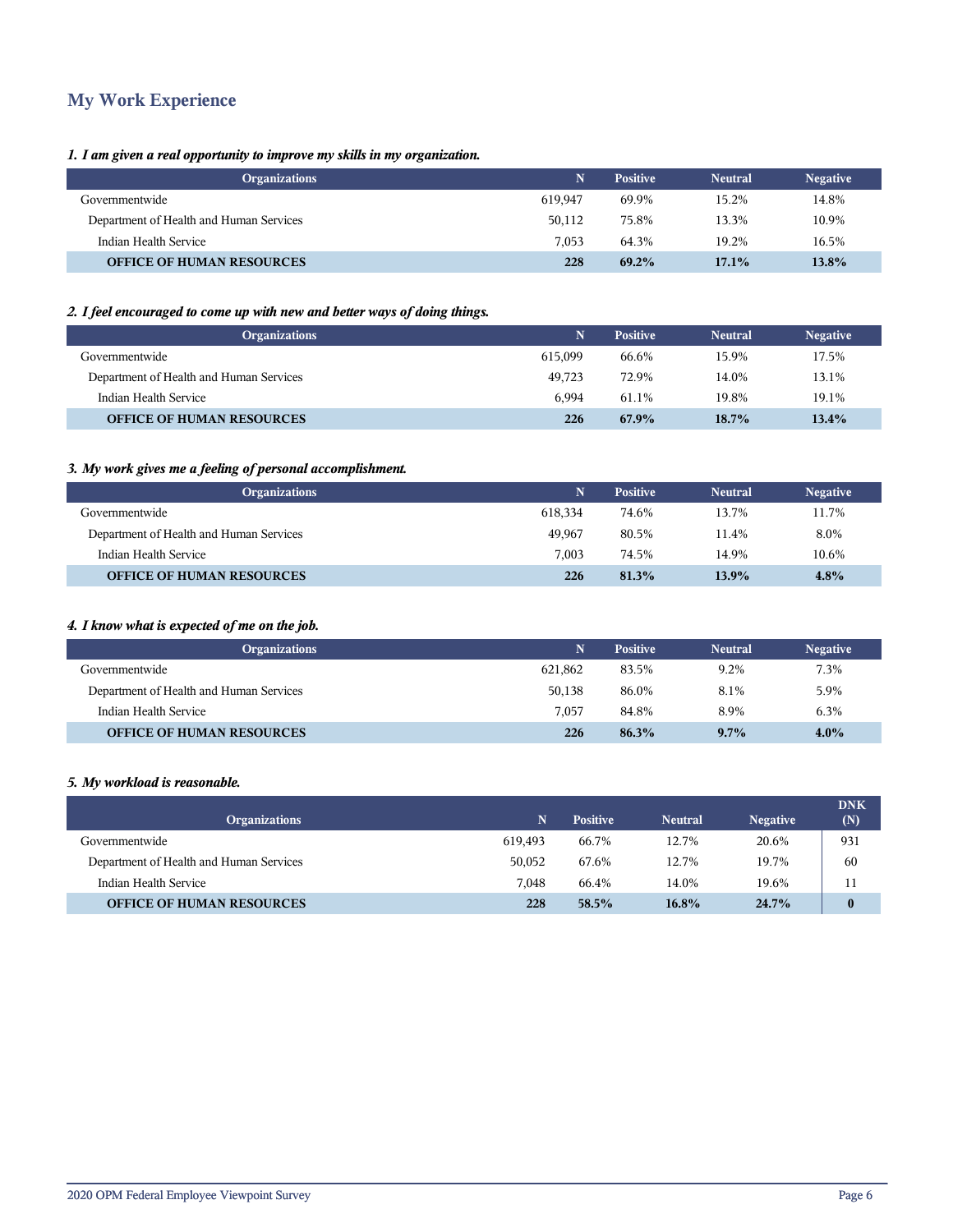## **My Work Experience (continued)**

## *6. My talents are used well in the workplace.*

| <b>Organizations</b>                    |         | <b>Positive</b> | <b>Neutral</b> | <b>Negative</b> | <b>DNK</b><br>(N) |
|-----------------------------------------|---------|-----------------|----------------|-----------------|-------------------|
| Governmentwide                          | 611,287 | 65.9%           | 15.3%          | 18.8%           | 1,541             |
| Department of Health and Human Services | 49.454  | 70.5%           | 14.4%          | 15.1%           | 89                |
| Indian Health Service                   | 6.969   | 68.9%           | 16.7%          | 14.4%           | 21                |
| <b>OFFICE OF HUMAN RESOURCES</b>        | 225     | $68.5\%$        | $20.1\%$       | 11.4%           | $\mathbf{0}$      |

## *7. I know how my work relates to the agency's goals.*

| <b>Organizations</b>                    |         | <b>Positive</b> | <b>Neutral</b> | <b>Negative</b> | <b>DNK</b><br>(N) |
|-----------------------------------------|---------|-----------------|----------------|-----------------|-------------------|
| Governmentwide                          | 618.591 | 87.1%           | 7.9%           | 5.0%            | 1,479             |
| Department of Health and Human Services | 49.901  | 89.9%           | 6.7%           | 3.4%            | 102               |
| Indian Health Service                   | 7.005   | 86.5%           | 9.9%           | 3.7%            | 25                |
| <b>OFFICE OF HUMAN RESOURCES</b>        | 228     | $91.2\%$        | $7.7\%$        | $1.0\%$         | $\mathbf{0}$      |

## *8. I can disclose a suspected violation of any law, rule or regulation without fear of reprisal.*

| <b>Organizations</b>                    |         | <b>Positive</b> | <b>Neutral</b> | <b>Negative</b> | <b>DNK</b><br>(N) |
|-----------------------------------------|---------|-----------------|----------------|-----------------|-------------------|
| Governmentwide                          | 604.744 | 68.5%           | 16.1%          | 15.4%           | 18,046            |
| Department of Health and Human Services | 48,101  | 67.7%           | 17.8%          | 14.5%           | 2,074             |
| Indian Health Service                   | 6.953   | 59.3%           | 19.8%          | 20.9%           | 120               |
| <b>OFFICE OF HUMAN RESOURCES</b>        | 223     | $68.1\%$        | $18.7\%$       | $13.2\%$        | 5                 |

## **My Work Unit**

## *9. The people I work with cooperate to get the job done.*

| <b>Organizations</b>                    | Ñ       | <b>Positive</b> | <b>Neutral</b> | <b>Negative</b> |
|-----------------------------------------|---------|-----------------|----------------|-----------------|
| Governmentwide                          | 623.646 | 84.1%           | 8.5%           | 7.4%            |
| Department of Health and Human Services | 50.280  | 86.2%           | 7.7%           | 6.2%            |
| Indian Health Service                   | 7.090   | 70.8%           | 15.3%          | 13.9%           |
| <b>OFFICE OF HUMAN RESOURCES</b>        | 228     | 76.3%           | $11.7\%$       | 12.0%           |

#### *10. In my work unit, steps are taken to deal with a poor performer who cannot or will not improve.*

| <b>Organizations</b>                    | N       | <b>Positive</b> | <b>Neutral</b> | <b>Negative</b> | <b>DNK</b><br>(N) |
|-----------------------------------------|---------|-----------------|----------------|-----------------|-------------------|
| Governmentwide                          | 540.222 | 42.3%           | 27.5%          | 30.2%           | 83,418            |
| Department of Health and Human Services | 42,095  | 46.8%           | 28.8%          | 24.4%           | 8,163             |
| Indian Health Service                   | 6.636   | 35.6%           | 27.4%          | 37.0%           | 455               |
| <b>OFFICE OF HUMAN RESOURCES</b>        | 207     | 41.9%           | 31.5%          | $26.6\%$        | 21                |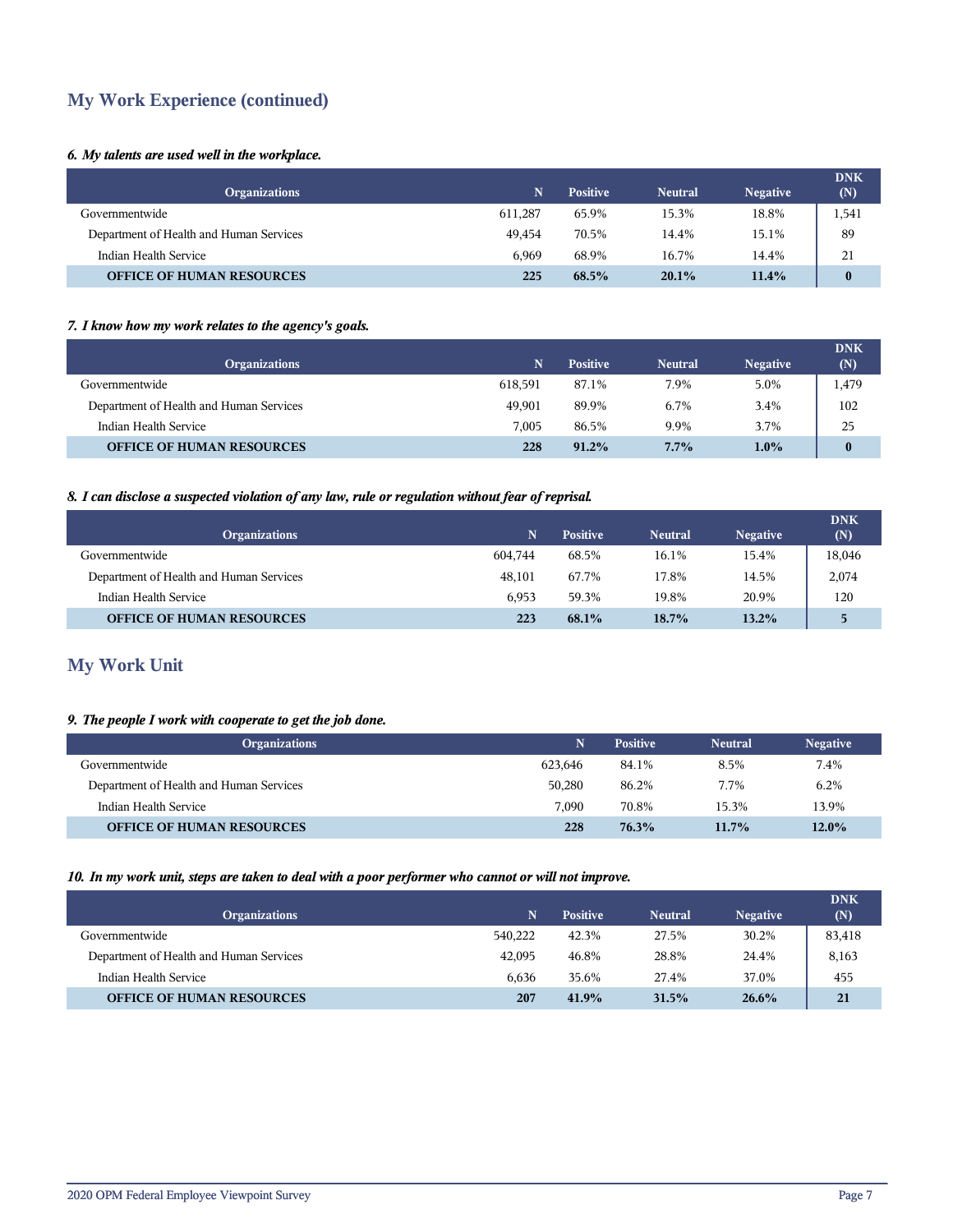## **My Work Unit (continued)**

## *11. In my work unit poor performers usually:*

| <b>Organizations</b>                    |         | Remain<br>In Work<br><b>Unit And</b><br>Improve<br>N Over Time | Remain<br>In Work<br><b>Unit And</b><br>Continue<br>To.<br>Under-<br>Perform | Leave<br><b>Work Unit-</b><br>Removed<br><sub>or</sub><br><b>Transferred</b> | Leave<br>Work<br>Unit-<br>Quit | No Poor<br><b>Performers In</b><br><b>Work Unit</b> | Do Not<br><b>Know</b><br>(N) |
|-----------------------------------------|---------|----------------------------------------------------------------|------------------------------------------------------------------------------|------------------------------------------------------------------------------|--------------------------------|-----------------------------------------------------|------------------------------|
| Governmentwide                          | 479,951 | 18.6%                                                          | 49.3%                                                                        | 9.3%                                                                         | 2.0%                           | 20.8%                                               | 143,690                      |
| Department of Health and Human Services | 37,049  | 21.2%                                                          | 41.6%                                                                        | 9.7%                                                                         | 2.6%                           | 24.8%                                               | 13,199                       |
| Indian Health Service                   | 5,697   | 19.8%                                                          | 57.0%                                                                        | 5.9%                                                                         | 2.7%                           | 14.5%                                               | 1,393                        |
| <b>OFFICE OF HUMAN RESOURCES</b>        | 154     | 31.0%                                                          | 41.6%                                                                        | 7.8%                                                                         | 4.3%                           | 15.4%                                               | 74                           |

## *12. In my work unit, differences in performance are recognized in a meaningful way.*

| <b>Organizations</b>                    | N       | <b>Positive</b> | <b>Neutral</b> | <b>Negative</b> | <b>DNK</b><br>(N) |
|-----------------------------------------|---------|-----------------|----------------|-----------------|-------------------|
| Governmentwide                          | 574.692 | 50.9%           | 25.0%          | 24.1%           | 48,809            |
| Department of Health and Human Services | 45.977  | 57.1%           | 23.3%          | 19.6%           | 4,281             |
| Indian Health Service                   | 6.810   | 42.8%           | 27.8%          | 29.4%           | 277               |
| <b>OFFICE OF HUMAN RESOURCES</b>        | 219     | 50.8%           | 27.3%          | 21.9%           |                   |

## *13. My work unit has the job-relevant knowledge and skills necessary to accomplish organizational goals.*

| <b>Organizations</b>                    |         | <b>Positive</b> | <b>Neutral</b> | <b>Negative</b> | <b>DNK</b><br>(N) |
|-----------------------------------------|---------|-----------------|----------------|-----------------|-------------------|
| Governmentwide                          | 618.137 | 81.9%           | 10.5%          | 7.6%            | 5,585             |
| Department of Health and Human Services | 49.869  | 85.0%           | 9.1%           | 5.9%            | 414               |
| Indian Health Service                   | 7.025   | 73.9%           | 16.8%          | 9.4%            | 60                |
| <b>OFFICE OF HUMAN RESOURCES</b>        | 227     | 72.8%           | 19.5%          | $7.7\%$         |                   |

## **My Agency**

## *14. Employees are recognized for providing high quality products and services.*

| <b>Organizations</b>                    | 'N.     | <b>Positive</b> | <b>Neutral</b> | <b>Negative</b> | <b>DNK</b><br>(N) |
|-----------------------------------------|---------|-----------------|----------------|-----------------|-------------------|
| Governmentwide                          | 614,057 | 64.3%           | 17.0%          | 18.8%           | 7,882             |
| Department of Health and Human Services | 49.602  | 70.7%           | 15.0%          | 14.3%           | 579               |
| Indian Health Service                   | 6.996   | 48.3%           | 24.0%          | 27.7%           | 70                |
| <b>OFFICE OF HUMAN RESOURCES</b>        | 227     | 58.0%           | $21.0\%$       | 21.0%           | $\bf{0}$          |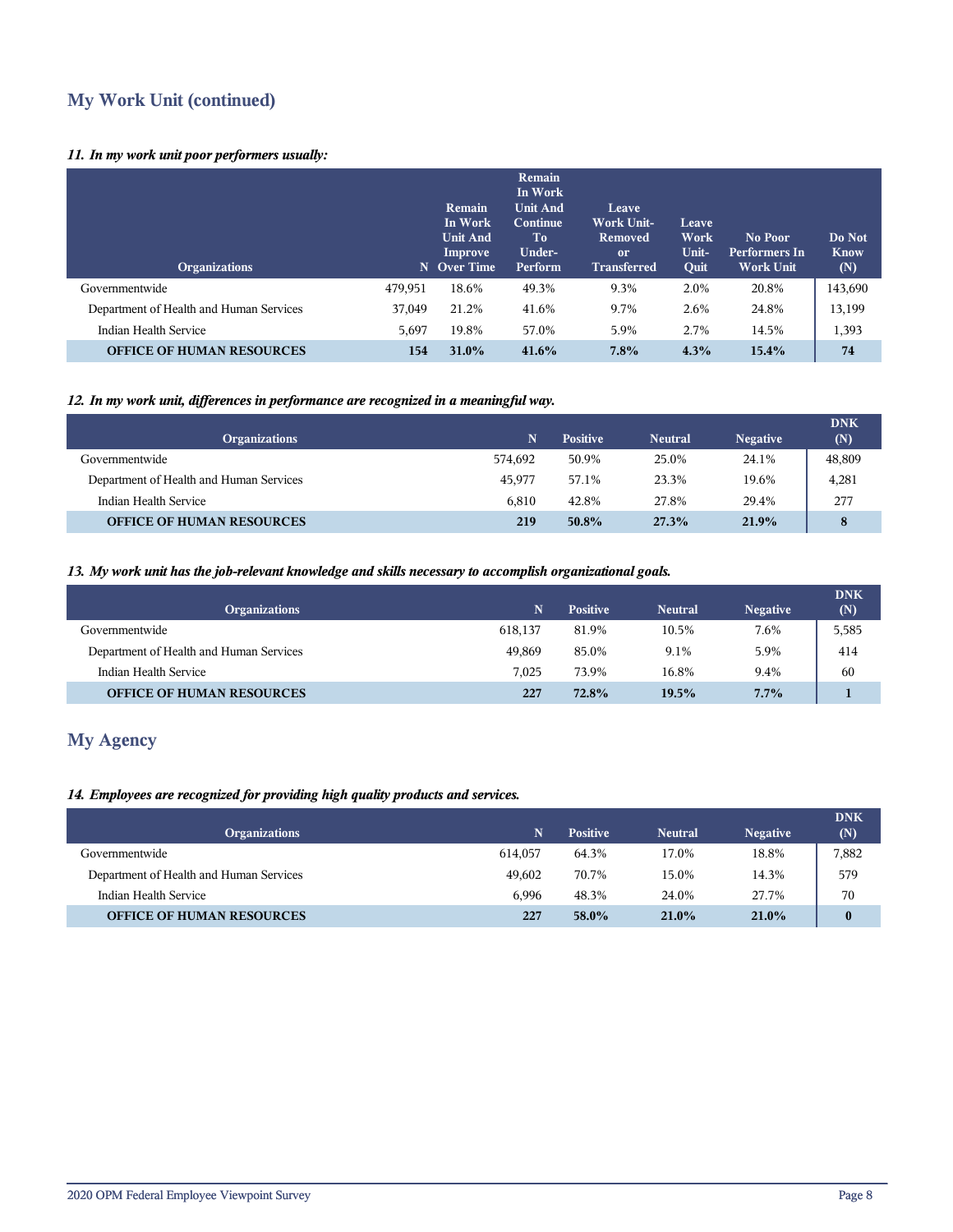## **My Agency (continued)**

## *15. Employees are protected from health and safety hazards on the job.*

| <b>Organizations</b>                    |         | <b>Positive</b> | <b>Neutral</b> | <b>Negative</b> | <b>DNK</b><br>(N) |
|-----------------------------------------|---------|-----------------|----------------|-----------------|-------------------|
| Governmentwide                          | 615.590 | 77.3%           | 11.3%          | 11.4%           | 6,144             |
| Department of Health and Human Services | 49,331  | 84.3%           | 9.4%           | 6.3%            | 795               |
| Indian Health Service                   | 7.031   | 71.1%           | 15.2%          | 13.7%           | 35                |
| <b>OFFICE OF HUMAN RESOURCES</b>        | 223     | $75.1\%$        | 14.5%          | $10.4\%$        | 4                 |

## *16. My agency is successful at accomplishing its mission.*

| <b>Organizations</b>                    | 'N.     | <b>Positive</b> | <b>Neutral</b> | <b>Negative</b> | <b>DNK</b><br>(N) |
|-----------------------------------------|---------|-----------------|----------------|-----------------|-------------------|
| Governmentwide                          | 614.969 | 81.4%           | 12.5%          | 6.1%            | 7,377             |
| Department of Health and Human Services | 49.679  | 82.8%           | 11.8%          | 5.5%            | 527               |
| Indian Health Service                   | 7.008   | 67.9%           | 22.4%          | 9.7%            | 63                |
| <b>OFFICE OF HUMAN RESOURCES</b>        | 222     | 75.9%           | 20.4%          | 3.7%            |                   |

## *17. I recommend my organization as a good place to work.*

| <b>Organizations</b>                    | N       | <b>Positive</b> | <b>Neutral</b> | <b>Negative</b> |
|-----------------------------------------|---------|-----------------|----------------|-----------------|
| Governmentwide                          | 623.730 | 70.7%           | 17.2%          | 12.1%           |
| Department of Health and Human Services | 50.290  | 77.2%           | 14.4%          | 8.4%            |
| Indian Health Service                   | 7.092   | 64.9%           | 22.7%          | 12.4%           |
| <b>OFFICE OF HUMAN RESOURCES</b>        | 228     | 70.4%           | 23.8%          | 5.8%            |

## *18. I believe the results of this survey will be used to make my agency a better place to work.*

| <b>Organizations</b>                    | N       | <b>Positive</b> | <b>Neutral</b> | <b>Negative</b> | <b>DNK</b><br>(N) |
|-----------------------------------------|---------|-----------------|----------------|-----------------|-------------------|
| Governmentwide                          | 580.828 | 42.9%           | 28.2%          | 28.8%           | 43,177            |
| Department of Health and Human Services | 47,203  | 56.9%           | 24.4%          | 18.7%           | 3,099             |
| Indian Health Service                   | 6.644   | 47.1%           | 27.9%          | 25.0%           | 445               |
| <b>OFFICE OF HUMAN RESOURCES</b>        | 213     | 60.5%           | 23.2%          | 16.3%           | 15                |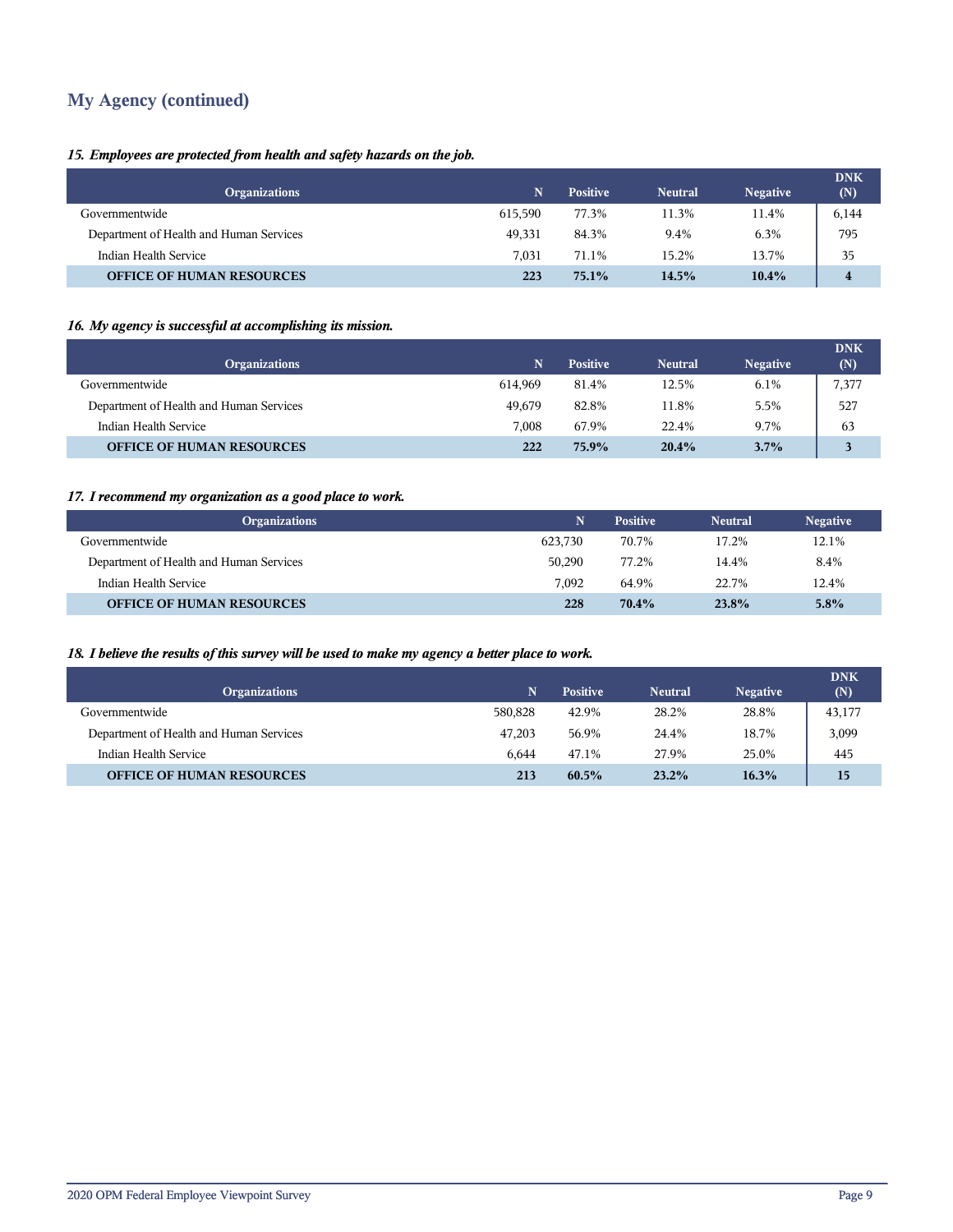## **My Supervisor**

## *19. My supervisor supports my need to balance work and other life issues.*

| <b>Organizations</b>                    |         | <b>Positive</b> | <b>Neutral</b> | <b>Negative</b> | <b>DNK</b><br>(N) |
|-----------------------------------------|---------|-----------------|----------------|-----------------|-------------------|
| Governmentwide                          | 620,352 | 84.8%           | 8.1%           | 7.1%            | 3,002             |
| Department of Health and Human Services | 50,065  | 86.5%           | 7.1%           | 6.4%            | 214               |
| Indian Health Service                   | 7.047   | 71.7%           | 13.9%          | 14.4%           | 37                |
| <b>OFFICE OF HUMAN RESOURCES</b>        | 225     | $80.7\%$        | $9.7\%$        | $9.7\%$         |                   |

## *20. My supervisor is committed to a workforce representative of all segments of society.*

| <b>Organizations</b>                    |         | <b>Positive</b> | <b>Neutral</b> | <b>Negative</b> | <b>DNK</b><br>(N) |
|-----------------------------------------|---------|-----------------|----------------|-----------------|-------------------|
| Governmentwide                          | 590.535 | 78.9%           | 14.7%          | 6.4%            | 32,108            |
| Department of Health and Human Services | 47.884  | 81.3%           | 12.6%          | $6.1\%$         | 2,300             |
| Indian Health Service                   | 6.820   | 65.6%           | 21.3%          | 13.1%           | 246               |
| <b>OFFICE OF HUMAN RESOURCES</b>        | 215     | 74.0%           | $18.7\%$       | 7.4%            | 11                |

## *21. Supervisors in my work unit support employee development.*

| <b>Organizations</b>                    | 'N.     | <b>Positive</b> | <b>Neutral</b> | <b>Negative</b> | <b>DNK</b><br>(N) |
|-----------------------------------------|---------|-----------------|----------------|-----------------|-------------------|
| Governmentwide                          | 616,623 | 77.8%           | 12.5%          | 9.7%            | 6,265             |
| Department of Health and Human Services | 49.785  | 80.9%           | 10.8%          | 8.3%            | 437               |
| Indian Health Service                   | 7.011   | 64.6%           | 18.9%          | 16.5%           | 68                |
| <b>OFFICE OF HUMAN RESOURCES</b>        | 223     | $68.7\%$        | 18.2%          | $13.1\%$        | $\overline{4}$    |

## *22. My supervisor listens to what I have to say.*

| <b>Organizations</b>                    |         | <b>Positive</b> | <b>Neutral</b> | <b>Negative</b> |
|-----------------------------------------|---------|-----------------|----------------|-----------------|
| Governmentwide                          | 621.769 | 82.7%           | 9.1%           | 8.1%            |
| Department of Health and Human Services | 50,108  | 83.9%           | 8.7%           | 7.4%            |
| Indian Health Service                   | 7.057   | 70.4%           | 15.7%          | 14.0%           |
| <b>OFFICE OF HUMAN RESOURCES</b>        | 227     | 75.6%           | 14.3%          | $10.0\%$        |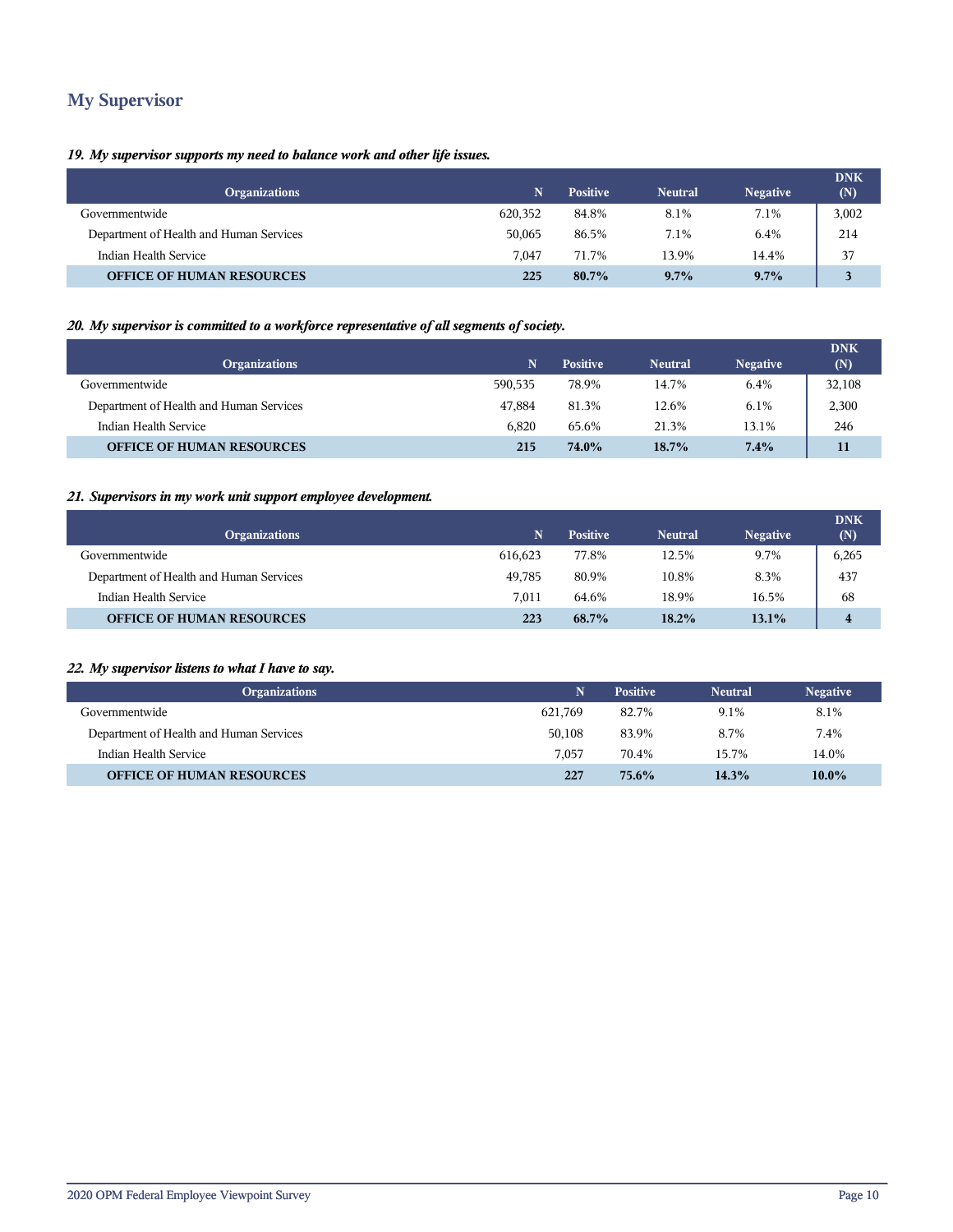## **My Supervisor (continued)**

#### *23. My supervisor treats me with respect.*

| <b>Organizations</b>                    |         | <b>Positive</b> | <b>Neutral</b> | <b>Negative</b> |
|-----------------------------------------|---------|-----------------|----------------|-----------------|
| Governmentwide                          | 621,647 | 86.5%           | 7.6%           | 5.9%            |
| Department of Health and Human Services | 50,095  | 86.5%           | 7.6%           | 5.9%            |
| Indian Health Service                   | 7.062   | 74.4%           | 14.7%          | 11.0%           |
| <b>OFFICE OF HUMAN RESOURCES</b>        | 227     | 78.8%           | 13.1%          | 8.1%            |

#### *24. I have trust and confidence in my supervisor.*

| <b>Organizations</b>                    | N       | <b>Positive</b> | <b>Neutral</b> | <b>Negative</b> |
|-----------------------------------------|---------|-----------------|----------------|-----------------|
| Governmentwide                          | 621.453 | 76.0%           | 12.6%          | 11.3%           |
| Department of Health and Human Services | 50.055  | 78.0%           | 11.9%          | 10.1%           |
| Indian Health Service                   | 7.056   | 64.1%           | 18.3%          | 17.6%           |
| <b>OFFICE OF HUMAN RESOURCES</b>        | 227     | 69.5%           | $19.7\%$       | 10.8%           |

## *25. Overall, how good a job do you feel is being done by your immediate supervisor?*

| <b>Organizations</b>                    |         | <b>Positive</b> | <b>Neutral</b> | <b>Negative</b> |
|-----------------------------------------|---------|-----------------|----------------|-----------------|
| Governmentwide                          | 623.361 | 78.1%           | 14.0%          | 7.8%            |
| Department of Health and Human Services | 50,237  | 80.5%           | 12.5%          | 7.0%            |
| Indian Health Service                   | 7.089   | 64.9%           | 20.2%          | 14.8%           |
| <b>OFFICE OF HUMAN RESOURCES</b>        | 227     | 69.8%           | 19.2%          | 11.0%           |

## **Leadership**

## *26. In my organization, senior leaders generate high levels of motivation and commitment in the workforce.*

| <b>Organizations</b>                    |         | <b>Positive</b> | <b>Neutral</b> | <b>Negative</b> | <b>DNK</b><br>(N) |
|-----------------------------------------|---------|-----------------|----------------|-----------------|-------------------|
| Governmentwide                          | 610.089 | 50.7%           | 23.6%          | 25.7%           | 10,495            |
| Department of Health and Human Services | 49.369  | 59.7%           | 21.3%          | 19.1%           | 763               |
| Indian Health Service                   | 6.960   | 44.4%           | 27.5%          | 28.1%           | 99                |
| <b>OFFICE OF HUMAN RESOURCES</b>        | 224     | 53.7%           | 26.1%          | $20.2\%$        |                   |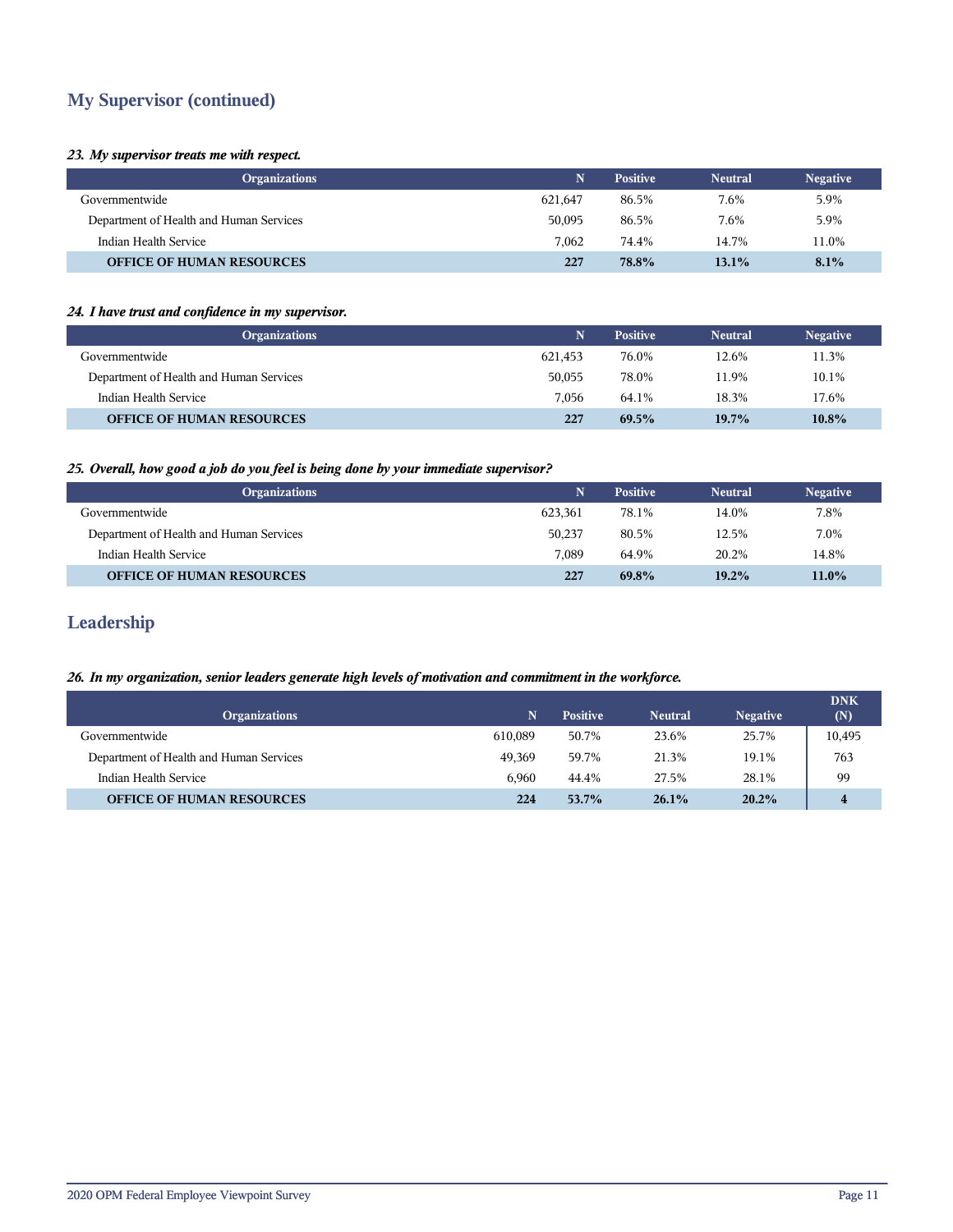## **Leadership (continued)**

*27. My organization's senior leaders maintain high standards of honesty and integrity.*

| <b>Organizations</b>                    | N       | <b>Positive</b> | <b>Neutral</b> | <b>Negative</b> | <b>DNK</b><br>(N) |
|-----------------------------------------|---------|-----------------|----------------|-----------------|-------------------|
| Governmentwide                          | 589.211 | 61.0%           | 21.5%          | 17.5%           | 28,542            |
| Department of Health and Human Services | 47.938  | 65.2%           | 20.2%          | 14.6%           | 1,988             |
| Indian Health Service                   | 6.819   | 49.6%           | 28.2%          | 22.3%           | 218               |
| <b>OFFICE OF HUMAN RESOURCES</b>        | 216     | 60.8%           | 24.6%          | $14.6\%$        | $\bf{Q}$          |

## *28. Managers communicate the goals of the organization.*

| <b>Organizations</b>                    |         | <b>Positive</b> | <b>Neutral</b> | <b>Negative</b> | <b>DNK</b><br>(N) |
|-----------------------------------------|---------|-----------------|----------------|-----------------|-------------------|
| Governmentwide                          | 613,083 | 67.6%           | 17.3%          | 15.1%           | 5,087             |
| Department of Health and Human Services | 49.536  | 72.9%           | 15.5%          | 11.6%           | 405               |
| Indian Health Service                   | 6.925   | 53.6%           | 24.1%          | 22.2%           | 92                |
| <b>OFFICE OF HUMAN RESOURCES</b>        | 224     | 61.4%           | 26.9%          | $11.7\%$        | $\overline{2}$    |

#### *29. Managers promote communication among different work units (for example, about projects, goals, needed resources).*

| <b>Organizations</b>                    |         | <b>Positive</b> | <b>Neutral</b> | <b>Negative</b> | <b>DNK</b><br>(N) |
|-----------------------------------------|---------|-----------------|----------------|-----------------|-------------------|
| Governmentwide                          | 608.353 | 60.1%           | 19.8%          | 20.1%           | 11,890            |
| Department of Health and Human Services | 49.156  | 66.0%           | 18.0%          | 16.1%           | 904               |
| Indian Health Service                   | 6.932   | 47.2%           | 25.5%          | 27.3%           | 115               |
| <b>OFFICE OF HUMAN RESOURCES</b>        | 227     | $55.2\%$        | 26.5%          | 18.3%           |                   |

#### *30. Overall, how good a job do you feel is being done by the manager directly above your immediate supervisor?*

| <b>Organizations</b>                    | N       | <b>Positive</b> | <b>Neutral</b> | <b>Negative</b> | <b>DNK</b><br>(N) |
|-----------------------------------------|---------|-----------------|----------------|-----------------|-------------------|
| Governmentwide                          | 584.531 | 66.8%           | 20.0%          | 13.2%           | 34,681            |
| Department of Health and Human Services | 47.547  | 71.7%           | 18.0%          | 10.2%           | 2,522             |
| Indian Health Service                   | 6.597   | 53.6%           | 27.2%          | 19.2%           | 450               |
| <b>OFFICE OF HUMAN RESOURCES</b>        | 219     | $60.9\%$        | 29.5%          | $9.6\%$         | $\bf{Q}$          |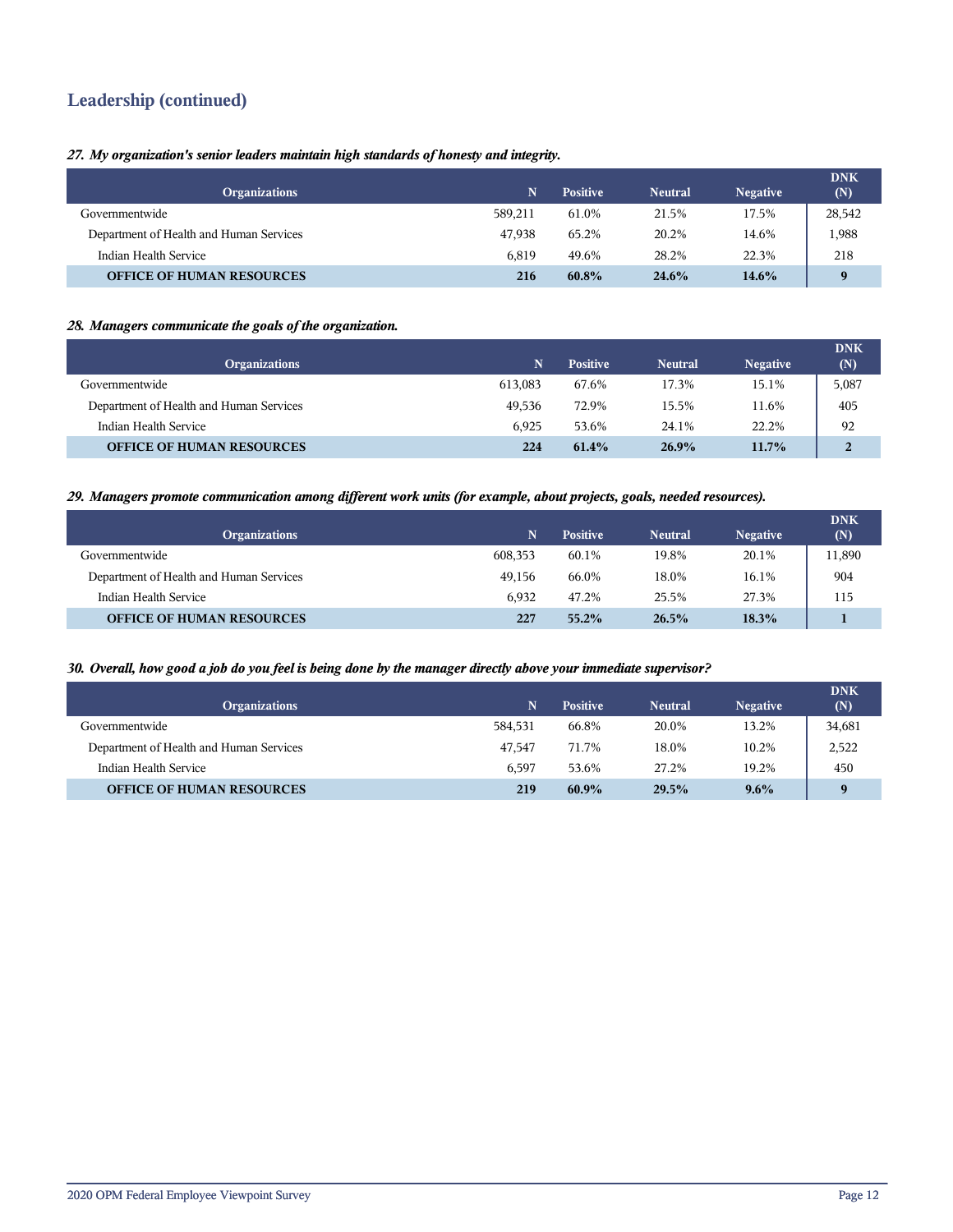## **Leadership (continued)**

## *31. I have a high level of respect for my organization's senior leaders.*

| <b>Organizations</b>                    |         | <b>Positive</b> | <b>Neutral</b> | <b>Negative</b> | <b>DNK</b><br>(N)       |
|-----------------------------------------|---------|-----------------|----------------|-----------------|-------------------------|
| Governmentwide                          | 610.973 | 61.8%           | 21.2%          | 17.0%           | 8,107                   |
| Department of Health and Human Services | 49.475  | 68.2%           | 18.6%          | 13.1%           | 582                     |
| Indian Health Service                   | 6.898   | 57.5%           | 24.9%          | 17.6%           | 145                     |
| <b>OFFICE OF HUMAN RESOURCES</b>        | 222     | 71.9%           | 22.6%          | 5.5%            | $\overline{\mathbf{4}}$ |

## *32. Senior leaders demonstrate support for Work-Life programs.*

| <b>Organizations</b>                    | N       | <b>Positive</b> | <b>Neutral</b> | <b>Negative</b> | <b>DNK</b><br>(N) |
|-----------------------------------------|---------|-----------------|----------------|-----------------|-------------------|
| Governmentwide                          | 574.976 | 64.2%           | 22.0%          | 13.8%           | 43,872            |
| Department of Health and Human Services | 47.236  | 72.8%           | 17.8%          | 9.4%            | 2,809             |
| Indian Health Service                   | 6.300   | 47.6%           | 33.3%          | 19.1%           | 735               |
| <b>OFFICE OF HUMAN RESOURCES</b>        | 219     | 62.8%           | $25.6\%$       | $11.7\%$        | 8                 |

## **My Satisfaction**

## *33. How satisfied are you with your involvement in decisions that affect your work?*

| <b>Organizations</b>                    |         | <b>Positive</b> | <b>Neutral</b> | <b>Negative</b> |
|-----------------------------------------|---------|-----------------|----------------|-----------------|
| Governmentwide                          | 615.320 | 57.9%           | 21.8%          | 20.2%           |
| Department of Health and Human Services | 49.876  | 63.1%           | 20.5%          | 16.4%           |
| Indian Health Service                   | 7.004   | 52.5%           | 27.3%          | 20.3%           |
| <b>OFFICE OF HUMAN RESOURCES</b>        | 228     | $62.7\%$        | $24.7\%$       | 12.6%           |

#### *34. How satisfied are you with the information you receive from management on what's going on in your organization?*

| <b>Organizations</b>                    | N       | <b>Positive</b> | <b>Neutral</b> | <b>Negative</b> |
|-----------------------------------------|---------|-----------------|----------------|-----------------|
| Governmentwide                          | 613.053 | 57.8%           | 20.6%          | 21.6%           |
| Department of Health and Human Services | 49.702  | 64.3%           | 19.4%          | 16.3%           |
| Indian Health Service                   | 6.978   | 47.3%           | 27.3%          | 25.5%           |
| <b>OFFICE OF HUMAN RESOURCES</b>        | 226     | 57.4%           | 28.8%          | 13.8%           |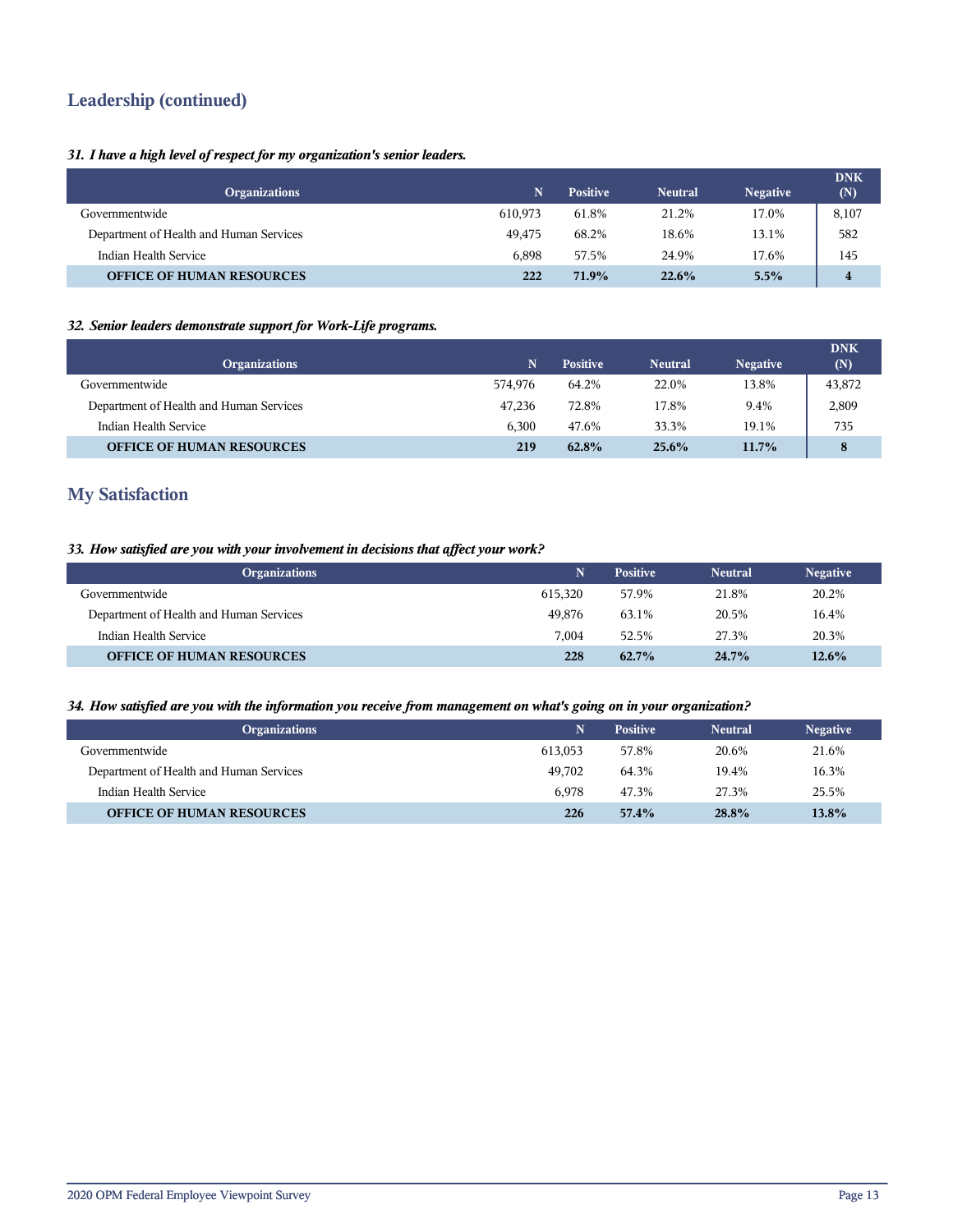## **My Satisfaction (continued)**

## *35. How satisfied are you with the recognition you receive for doing a good job?*

| <b>Organizations</b>                    | N       | <b>Positive</b> | <b>Neutral</b> | <b>Negative</b> |
|-----------------------------------------|---------|-----------------|----------------|-----------------|
| Governmentwide                          | 612.519 | 58.7%           | 21.0%          | 20.2%           |
| Department of Health and Human Services | 49.713  | 64.3%           | 19.5%          | 16.1%           |
| Indian Health Service                   | 6.971   | 45.0%           | 28.1%          | 26.9%           |
| <b>OFFICE OF HUMAN RESOURCES</b>        | 226     | 56.4%           | $24.0\%$       | $19.6\%$        |

## *36. Considering everything, how satisfied are you with your job?*

| <b>Organizations</b>                    | N       | <b>Positive</b> | <b>Neutral</b> | <b>Negative</b> |
|-----------------------------------------|---------|-----------------|----------------|-----------------|
| Governmentwide                          | 611.647 | 71.6%           | 15.4%          | 13.0%           |
| Department of Health and Human Services | 49.653  | 76.6%           | 13.9%          | 9.5%            |
| Indian Health Service                   | 6.962   | 70.5%           | 18.5%          | 11.0%           |
| <b>OFFICE OF HUMAN RESOURCES</b>        | 226     | 74.9%           | 17.5%          | 7.6%            |

## *37. Considering everything, how satisfied are you with your pay?*

| <b>Organizations</b>                    | Ñ       | <b>Positive</b> | <b>Neutral</b> | <b>Negative</b> |
|-----------------------------------------|---------|-----------------|----------------|-----------------|
| Governmentwide                          | 614.373 | 67.0%           | 15.0%          | 18.0%           |
| Department of Health and Human Services | 49.813  | 69.8%           | 15.1%          | 15.1%           |
| Indian Health Service                   | 6.968   | 63.9%           | 18.5%          | 17.6%           |
| <b>OFFICE OF HUMAN RESOURCES</b>        | 228     | $72.2\%$        | $17.5\%$       | 10.4%           |

## *38. Considering everything, how satisfied are you with your organization?*

| <b>Organizations</b>                    |         | <b>Positive</b> | <b>Neutral</b> | <b>Negative</b> |
|-----------------------------------------|---------|-----------------|----------------|-----------------|
| Governmentwide                          | 615.661 | 65.6%           | 18.9%          | 15.5%           |
| Department of Health and Human Services | 49.886  | 72.6%           | 16.7%          | 10.7%           |
| Indian Health Service                   | 7.008   | 60.4%           | 24.9%          | 14.7%           |
| <b>OFFICE OF HUMAN RESOURCES</b>        | 228     | 72.5%           | $21.2\%$       | 6.3%            |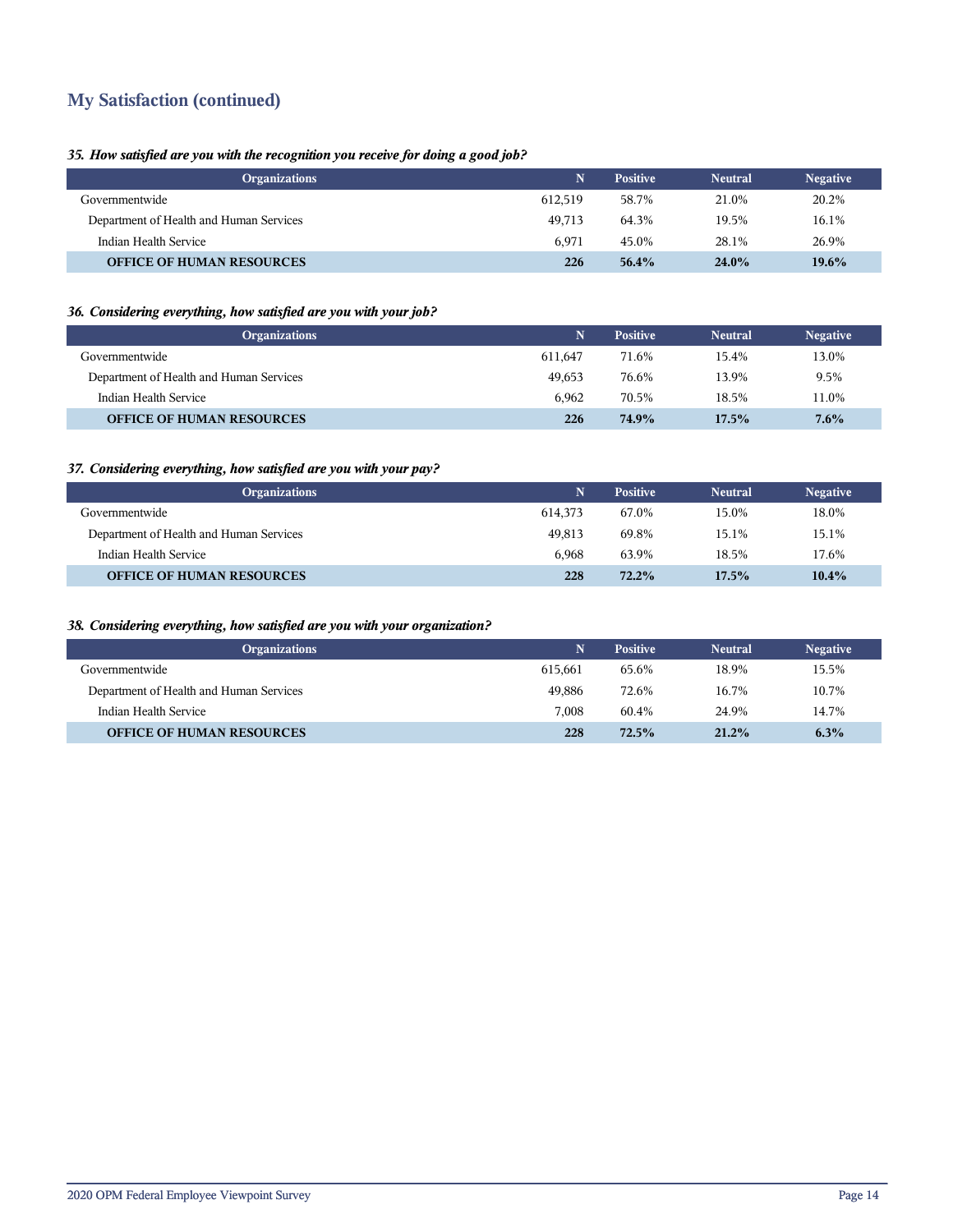## **Telework**

## *40A. Please select the response that BEST describes your teleworking schedule (1) BEFORE the COVID-19 pandemic.*

|                                         |         | <b>Telework</b>              |                         |                        |                                        |                          |  |  |
|-----------------------------------------|---------|------------------------------|-------------------------|------------------------|----------------------------------------|--------------------------|--|--|
| <b>Organizations</b>                    | N       | <b>Every</b><br>Work<br>Day. | 3-4 Days<br>Per<br>Week | $1-2$ Days<br>Per Week | Only $1-2$<br>Days Per<br><b>Month</b> | <b>Very Infrequently</b> |  |  |
| Governmentwide                          | 606.230 | 3.2%                         | 5.3%                    | 15.5%                  | 5.0%                                   | 12.8%                    |  |  |
| Department of Health and Human Services | 49.449  | 4.8%                         | 8.8%                    | 37.4%                  | 5.7%                                   | 11.6%                    |  |  |
| Indian Health Service                   | 6.817   | 3.2%                         | 1.2%                    | 2.5%                   | 0.5%                                   | 3.1%                     |  |  |
| <b>OFFICE OF HUMAN RESOURCES</b>        | 228     | $7.6\%$                      | 1.2%                    | 6.5%                   | $0.0\%$                                | 5.4%                     |  |  |

## *40A. Please select the response that BEST describes your teleworking schedule (1) BEFORE the COVID-19 pandemic. (continued)*

|                                         |         | Do Not Telework                                |                                   |                                    |                                         |  |
|-----------------------------------------|---------|------------------------------------------------|-----------------------------------|------------------------------------|-----------------------------------------|--|
| <b>Organizations</b>                    | N       | <b>Must Be</b><br>Physically<br><b>Present</b> | <b>Technical</b><br><b>Issues</b> | <b>Not Approved</b><br>to Telework | <b>Choose Not to</b><br><b>Telework</b> |  |
| Governmentwide                          | 606.230 | 23.7%                                          | 3.4%                              | 19.1%                              | 11.8%                                   |  |
| Department of Health and Human Services | 49,449  | 13.1%                                          | 1.7%                              | 7.6%                               | 9.3%                                    |  |
| Indian Health Service                   | 6,817   | 48.8%                                          | 5.8%                              | 22.0%                              | 12.9%                                   |  |
| <b>OFFICE OF HUMAN RESOURCES</b>        | 228     | 7.4%                                           | $5.6\%$                           | 47.4%                              | 18.9%                                   |  |

#### *40B. Please select the response that BEST describes your teleworking schedule (2) DURING the PEAK of the pandemic.*

|                                         |         | <b>Telework</b>            |                           |                            |                                        |                          |  |
|-----------------------------------------|---------|----------------------------|---------------------------|----------------------------|----------------------------------------|--------------------------|--|
| <b>Organizations</b>                    |         | <b>Every</b><br>N Work Day | $3-4$ Days<br>Per<br>Week | $1-2$ Days<br>Per.<br>Week | Only $1-2$<br>Days Per<br><b>Month</b> | <b>Very Infrequently</b> |  |
| Governmentwide                          | 608,111 | 59.0%                      | 9.5%                      | 5.2%                       | 1.0%                                   | 3.3%                     |  |
| Department of Health and Human Services | 49.362  | 75.3%                      | 4.8%                      | 2.5%                       | 0.5%                                   | 1.7%                     |  |
| Indian Health Service                   | 6.855   | 18.3%                      | 4.8%                      | 3.3%                       | 1.0%                                   | 4.0%                     |  |
| <b>OFFICE OF HUMAN RESOURCES</b>        | 226     | 56.9%                      | $8.2\%$                   | $5.7\%$                    | 1.3%                                   | 1.7%                     |  |

## *40B. Please select the response that BEST describes your teleworking schedule (2) DURING the PEAK of the pandemic. (continued)*

|                                         |         | Do Not Telework                                |                                   |                                    |                                         |  |  |
|-----------------------------------------|---------|------------------------------------------------|-----------------------------------|------------------------------------|-----------------------------------------|--|--|
| <b>Organizations</b>                    | N.      | <b>Must Be</b><br>Physically<br><b>Present</b> | <b>Technical</b><br><b>Issues</b> | <b>Not Approved</b><br>to Telework | <b>Choose Not to</b><br><b>Telework</b> |  |  |
| Governmentwide                          | 608,111 | 16.0%                                          | 1.6%                              | 2.2%                               | 2.2%                                    |  |  |
| Department of Health and Human Services | 49,362  | 9.7%                                           | 1.3%                              | 2.2%                               | 2.0%                                    |  |  |
| Indian Health Service                   | 6.855   | 43.6%                                          | 5.9%                              | 10.6%                              | 8.6%                                    |  |  |
| <b>OFFICE OF HUMAN RESOURCES</b>        | 226     | $3.6\%$                                        | $7.7\%$                           | 9.5%                               | 5.6%                                    |  |  |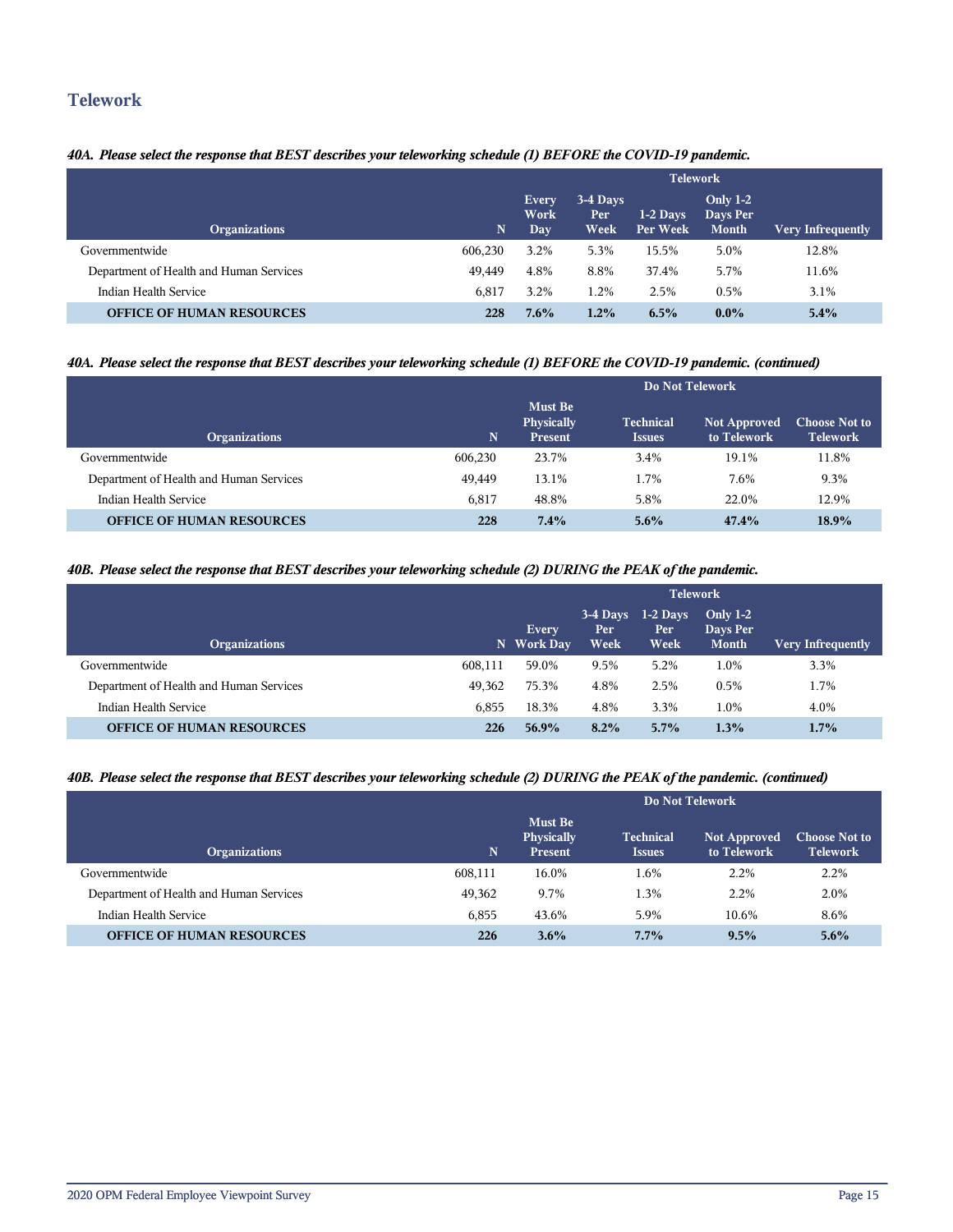## **Telework (continued)**

## *40C. Please select the response that BEST describes your teleworking schedule (3) AS OF the date you responded to this survey.*

|                                         |         | <b>Telework</b>              |          |                           |                                        |                          |  |
|-----------------------------------------|---------|------------------------------|----------|---------------------------|----------------------------------------|--------------------------|--|
| <b>Organizations</b>                    |         | Every<br>N Work Day Per Week | 3-4 Days | $1-2$ Days<br>Per<br>Week | Only $1-2$<br>Days Per<br><b>Month</b> | <b>Very Infrequently</b> |  |
| Governmentwide                          | 604.562 | 47.3%                        | 11.6%    | 8.0%                      | 1.7%                                   | 3.9%                     |  |
| Department of Health and Human Services | 49.303  | 69.8%                        | 7.3%     | 4.1%                      | $0.8\%$                                | 1.8%                     |  |
| Indian Health Service                   | 6.783   | 15.6%                        | 4.4%     | 3.4%                      | 1.0%                                   | 3.3%                     |  |
| <b>OFFICE OF HUMAN RESOURCES</b>        | 223     | 51.6%                        | $11.0\%$ | $6.7\%$                   | 1.3%                                   | $0.7\%$                  |  |

#### *40C. Please select the response that BEST describes your teleworking schedule (3) AS OF the date you responded to this survey. (continued)*

|                                         |         | Do Not Telework                                |                                   |                                    |                                         |  |  |
|-----------------------------------------|---------|------------------------------------------------|-----------------------------------|------------------------------------|-----------------------------------------|--|--|
| <b>Organizations</b>                    | N       | <b>Must Be</b><br>Physically<br><b>Present</b> | <b>Technical</b><br><b>Issues</b> | <b>Not Approved</b><br>to Telework | <b>Choose Not to</b><br><b>Telework</b> |  |  |
| Governmentwide                          | 604,562 | 18.3%                                          | 1.7%                              | 3.9%                               | 3.5%                                    |  |  |
| Department of Health and Human Services | 49,303  | 10.3%                                          | 1.3%                              | 2.2%                               | 2.4%                                    |  |  |
| Indian Health Service                   | 6.783   | 45.5%                                          | 5.7%                              | 11.0%                              | 10.0%                                   |  |  |
| <b>OFFICE OF HUMAN RESOURCES</b>        | 223     | 4.4%                                           | $6.0\%$                           | 11.5%                              | 6.8%                                    |  |  |

## **Work-Life**

## *58. How satisfied are you with the Telework program in your agency?*

| <b>Organizations</b>                    | N       | <b>Positive</b> | <b>Neutral</b> | <b>Negative</b> | <b>Choose Not to</b><br>Participate<br>(N) | <b>Not</b><br><b>Available to</b><br>Me<br>(N) | Unaware of<br>Program<br>(N) |
|-----------------------------------------|---------|-----------------|----------------|-----------------|--------------------------------------------|------------------------------------------------|------------------------------|
| Governmentwide                          | 512.728 | 78.4%           | 11.5%          | 10.1%           | 9,996                                      | 70,318                                         | 5,155                        |
| Department of Health and Human Services | 44,721  | 87.7%           | 7.1%           | 5.2%            | 678                                        | 3,281                                          | 319                          |
| Indian Health Service                   | 3.309   | 60.8%           | 25.6%          | 13.6%           | 396                                        | 2.764                                          | 267                          |
| <b>OFFICE OF HUMAN RESOURCES</b>        | 192     | 76.9%           | 18.4%          | 4.7%            | $\mathbf Q$                                | 24                                             |                              |

#### *59. Which of the following Work-Life programs have you participated in or used at your agency within the last 12 months? (Mark all that apply)*

| <b>Organizations</b>                    | N       | <b>Alternative</b><br>Work<br><b>Schedules</b> | <b>Health and</b><br><b>Wellness</b><br><b>Programs</b> | Employee<br>Assistance<br>Program - EAP | <b>Child Care</b><br><b>Programs</b> | Elder Care<br><b>Programs</b> | <b>None</b><br><b>Listed</b> |
|-----------------------------------------|---------|------------------------------------------------|---------------------------------------------------------|-----------------------------------------|--------------------------------------|-------------------------------|------------------------------|
| Governmentwide                          | 594.723 | 48.8%                                          | 18.9%                                                   | 5.6%                                    | 2.8%                                 | 0.5%                          | 41.6%                        |
| Department of Health and Human Services | 48.694  | 40.9%                                          | 30.4%                                                   | 7.1%                                    | 3.5%                                 | 1.2%                          | 40.3%                        |
| Indian Health Service                   | 6.700   | 26.8%                                          | 29.5%                                                   | 5.3%                                    | 0.8%                                 | 0.5%                          | 52.0%                        |
| <b>OFFICE OF HUMAN RESOURCES</b>        | 225     | 36.5%                                          | 22.1%                                                   | $7.9\%$                                 | $0.0\%$                              | $0.0\%$                       | 48.1%                        |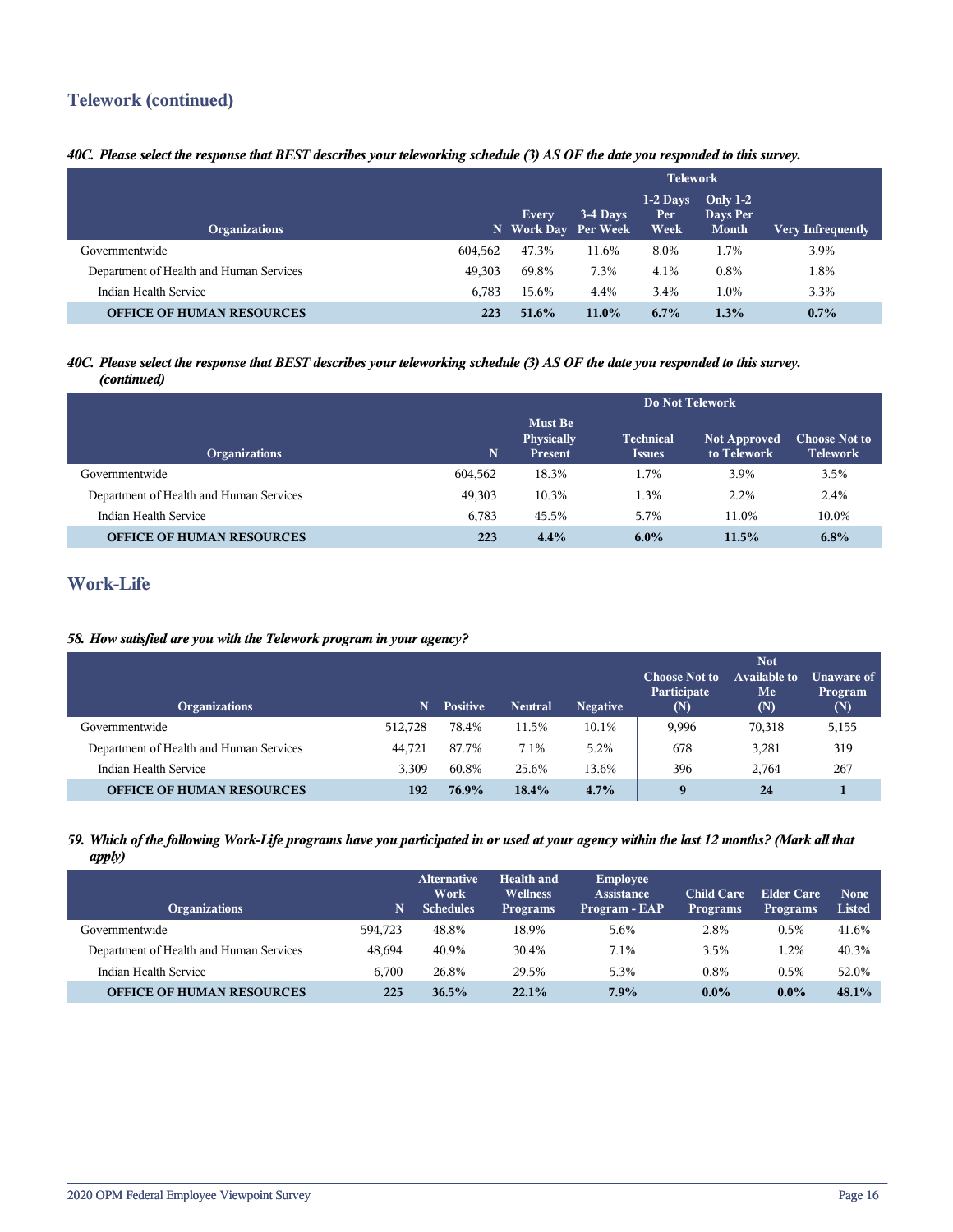## **Work-Life (continued)**

*60. How satisfied are you with the following Work-Life programs in your agency? Alternative Work Schedules (for example, compressed work schedule, flexible work schedule)*

| <b>Organizations</b>                    | N       | <b>Positive</b> | <b>Neutral</b> | <b>Negative</b> | <b>Choose Not to</b><br>Participate<br>(N) | <b>Not</b><br>Available to<br>Me<br>(N) | Unaware of<br><b>Programs</b><br>(N) |
|-----------------------------------------|---------|-----------------|----------------|-----------------|--------------------------------------------|-----------------------------------------|--------------------------------------|
| Governmentwide                          | 420.768 | 82.5%           | 12.1%          | 5.4%            | 92,389                                     | 67,807                                  | 14,558                               |
| Department of Health and Human Services | 30.784  | 83.8%           | 12.1%          | 4.1%            | 11,534                                     | 5,095                                   | 1,326                                |
| Indian Health Service                   | 3.562   | 63.6%           | 25.6%          | 10.8%           | 608                                        | 2,066                                   | 468                                  |
| <b>OFFICE OF HUMAN RESOURCES</b>        | 154     | 72.6%           | 21.4%          | $6.0\%$         | 19                                         | 53                                      |                                      |

*61. How satisfied are you with the following Work-Life programs in your agency? Health and Wellness Programs (for example, onsite exercise, flu vaccination, medical screening, CPR training, health and wellness fair)*

| <b>Organizations</b>                    | N       | <b>Positive</b> | <b>Neutral</b> | <b>Negative</b> | <b>Choose Not to</b><br>Participate<br>(N) | <b>Not</b><br><b>Available to</b><br>Me<br>(N) | Unaware of<br><b>Programs</b><br>(N) |
|-----------------------------------------|---------|-----------------|----------------|-----------------|--------------------------------------------|------------------------------------------------|--------------------------------------|
| Governmentwide                          | 366.652 | 63.8%           | 27.1%          | 9.1%            | 125,421                                    | 54,613                                         | 44,877                               |
| Department of Health and Human Services | 35.765  | 80.4%           | 16.1%          | 3.4%            | 9,437                                      | 1,684                                          | 1,539                                |
| Indian Health Service                   | 5.399   | 68.3%           | 25.0%          | 6.7%            | 399                                        | 500                                            | 359                                  |
| <b>OFFICE OF HUMAN RESOURCES</b>        | 175     | 66.1%           | $30.2\%$       | $3.7\%$         | 22                                         | 19                                             | 8                                    |

*62. How satisfied are you with the following Work-Life programs in your agency? Employee Assistance Program - EAP (for example, short-term counseling, referral services, legal services, education services)*

| <b>Organizations</b>                    | N       | <b>Positive</b> | <b>Neutral</b> | <b>Negative</b> | <b>Choose Not to</b><br>Participate<br>(N) | <b>Not</b><br><b>Available to</b><br>Me<br>(N) | Unaware of<br><b>Programs</b><br>(N) |
|-----------------------------------------|---------|-----------------|----------------|-----------------|--------------------------------------------|------------------------------------------------|--------------------------------------|
| Governmentwide                          | 270,883 | 51.1%           | 42.7%          | 6.3%            | 266,695                                    | 13,796                                         | 42,632                               |
| Department of Health and Human Services | 21,027  | 58.5%           | 36.6%          | 4.9%            | 23,962                                     | 711                                            | 2,846                                |
| Indian Health Service                   | 3.645   | 45.2%           | 47.7%          | 7.1%            | 2.004                                      | 346                                            | 708                                  |
| <b>OFFICE OF HUMAN RESOURCES</b>        | 147     | $56.2\%$        | 42.7%          | 1.1%            | 73                                         | $\overline{\mathbf{4}}$                        |                                      |

*63. How satisfied are you with the following Work-Life programs in your agency? Child Care Programs (for example, child care center, parenting classes and support groups, back-up care, subsidy, flexible spending account)*

| <b>Organizations</b>                    | N       | <b>Positive</b> | <b>Neutral</b> | <b>Negative</b> | <b>Choose Not to</b><br>Participate<br>(N) | <b>Not</b><br>Available to<br>Me<br>(N) | Unaware of<br><b>Programs</b><br>(N) |
|-----------------------------------------|---------|-----------------|----------------|-----------------|--------------------------------------------|-----------------------------------------|--------------------------------------|
| Governmentwide                          | 174.140 | 36.9%           | 55.6%          | 7.5%            | 300,375                                    | 55,448                                  | 63,609                               |
| Department of Health and Human Services | 13.821  | 46.2%           | 47.8%          | 5.9%            | 27,328                                     | 3,402                                   | 3,934                                |
| Indian Health Service                   | 2.057   | 28.1%           | 61.8%          | 10.1%           | 1.813                                      | 1,430                                   | 1,396                                |
| <b>OFFICE OF HUMAN RESOURCES</b>        | 66      | 33.7%           | 63.3%          | $3.0\%$         | 76                                         | 41                                      | 44                                   |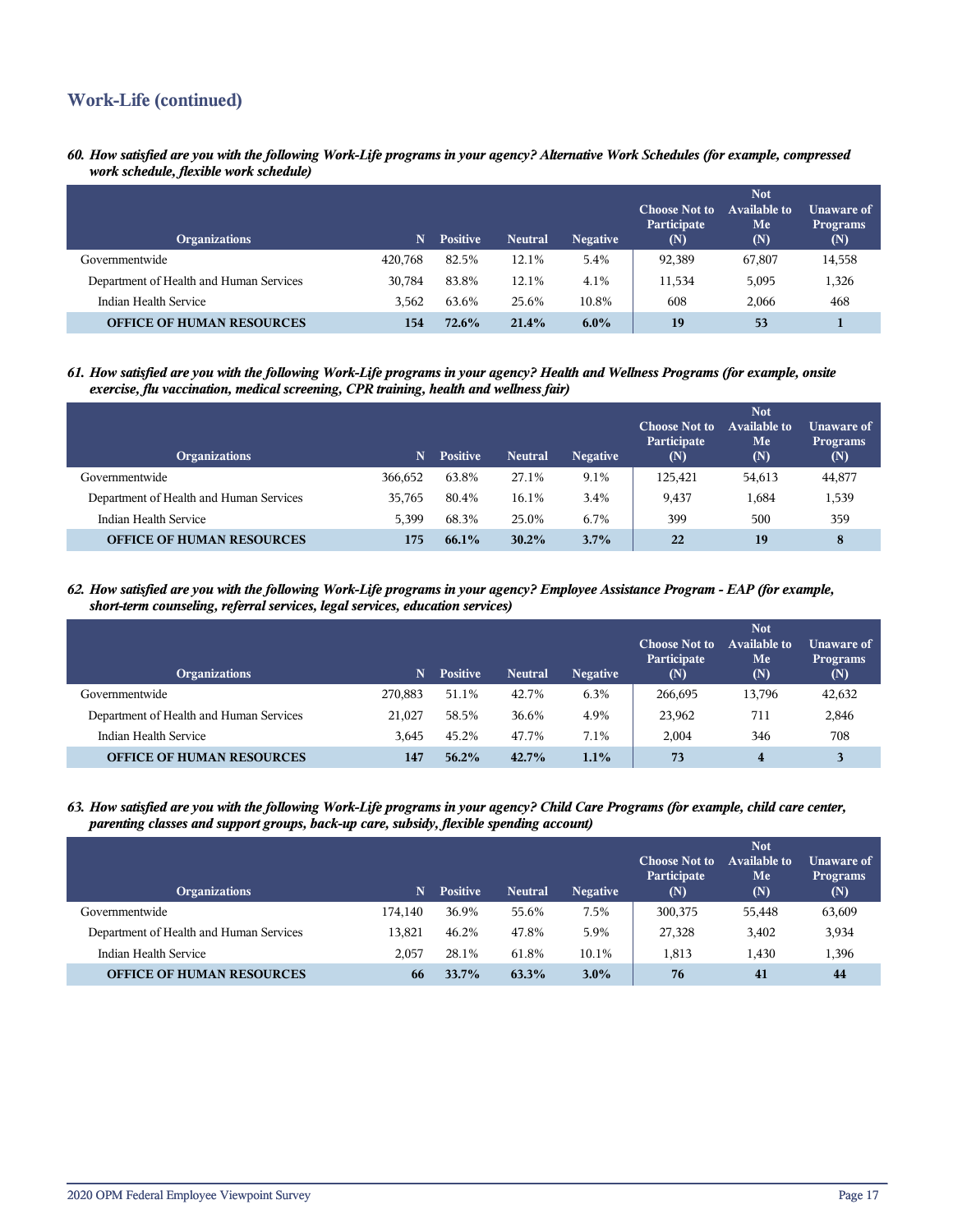## **Work-Life (continued)**

*64. How satisfied are you with the following Work-Life programs in your agency? Elder Care Programs (for example, elder/adult care, support groups, resources)*

| <b>Organizations</b>                    | N       | <b>Positive</b> | <b>Neutral</b> | <b>Negative</b> | <b>Choose Not to</b><br>Participate<br>(N) | <b>Not</b><br>Available to<br>Me<br>(N) | Unaware of<br><b>Programs</b><br>(N) |
|-----------------------------------------|---------|-----------------|----------------|-----------------|--------------------------------------------|-----------------------------------------|--------------------------------------|
| Governmentwide                          | 140.850 | 28.5%           | 66.2%          | 5.3%            | 298,503                                    | 49,768                                  | 101,189                              |
| Department of Health and Human Services | 11.116  | 38.8%           | 57.2%          | 4.0%            | 27,995                                     | 2,909                                   | 6,319                                |
| Indian Health Service                   | 1.956   | 26.6%           | 64.6%          | 8.8%            | 1.761                                      | 1.290                                   | 1,659                                |
| <b>OFFICE OF HUMAN RESOURCES</b>        | 62      | 25.5%           | 71.3%          | $3.2\%$         | 73                                         | 38                                      | 54                                   |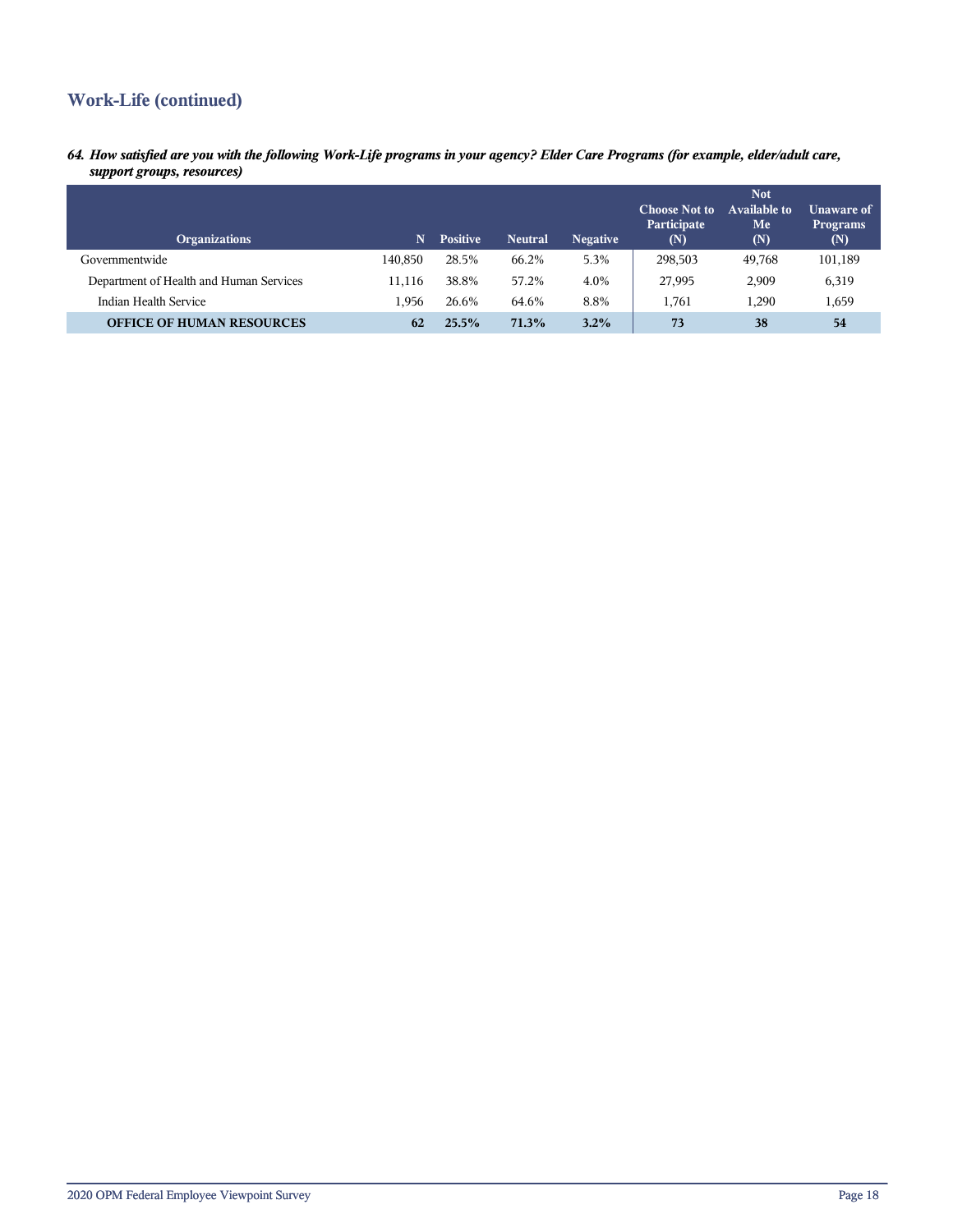## **My Employment Demographics**

### *Where do you work?*

| <b>Response</b>                                    |       |  |  |  |  |  |
|----------------------------------------------------|-------|--|--|--|--|--|
| Headquarters                                       | 17.8% |  |  |  |  |  |
| Field                                              | 63.6% |  |  |  |  |  |
| Full-time telework (e.g., home office, telecenter) | 18.7% |  |  |  |  |  |

## *What is your supervisory status?*

| <b>Response</b> | $\frac{6}{6}$<br>0.4% |
|-----------------|-----------------------|
|                 |                       |
| Senior Leader   |                       |
| Manager         | 3.5%                  |
| Supervisor      | 11.9%                 |
| Team Leader     | 6.2%                  |
| Non-Supervisor  | 77.9%                 |

## *What is your pay category/grade?*

| <b>Response</b>                                      | $\frac{0}{0}$ |
|------------------------------------------------------|---------------|
| Federal Wage System                                  | 0.4%          |
| GS 1-6                                               | 6.2%          |
| GS 7-12                                              | 72.1%         |
| GS 13-15                                             | 18.6%         |
| Senior Executive Service                             | 0.4%          |
| Senior Level (SL) or Scientific or Professional (ST) | $0.0\%$       |
| Other                                                | 2.2%          |

## *What is your US military service status?*

| <b>Response</b>                         |         |  |  |  |  |
|-----------------------------------------|---------|--|--|--|--|
| No Prior Military Service               | 90.7%   |  |  |  |  |
| Currently in National Guard or Reserves | $0.0\%$ |  |  |  |  |
| Retired                                 | 2.2%    |  |  |  |  |
| Separated or Discharged                 | 7.1%    |  |  |  |  |

Note: Percentages for demographic questions are unweighted.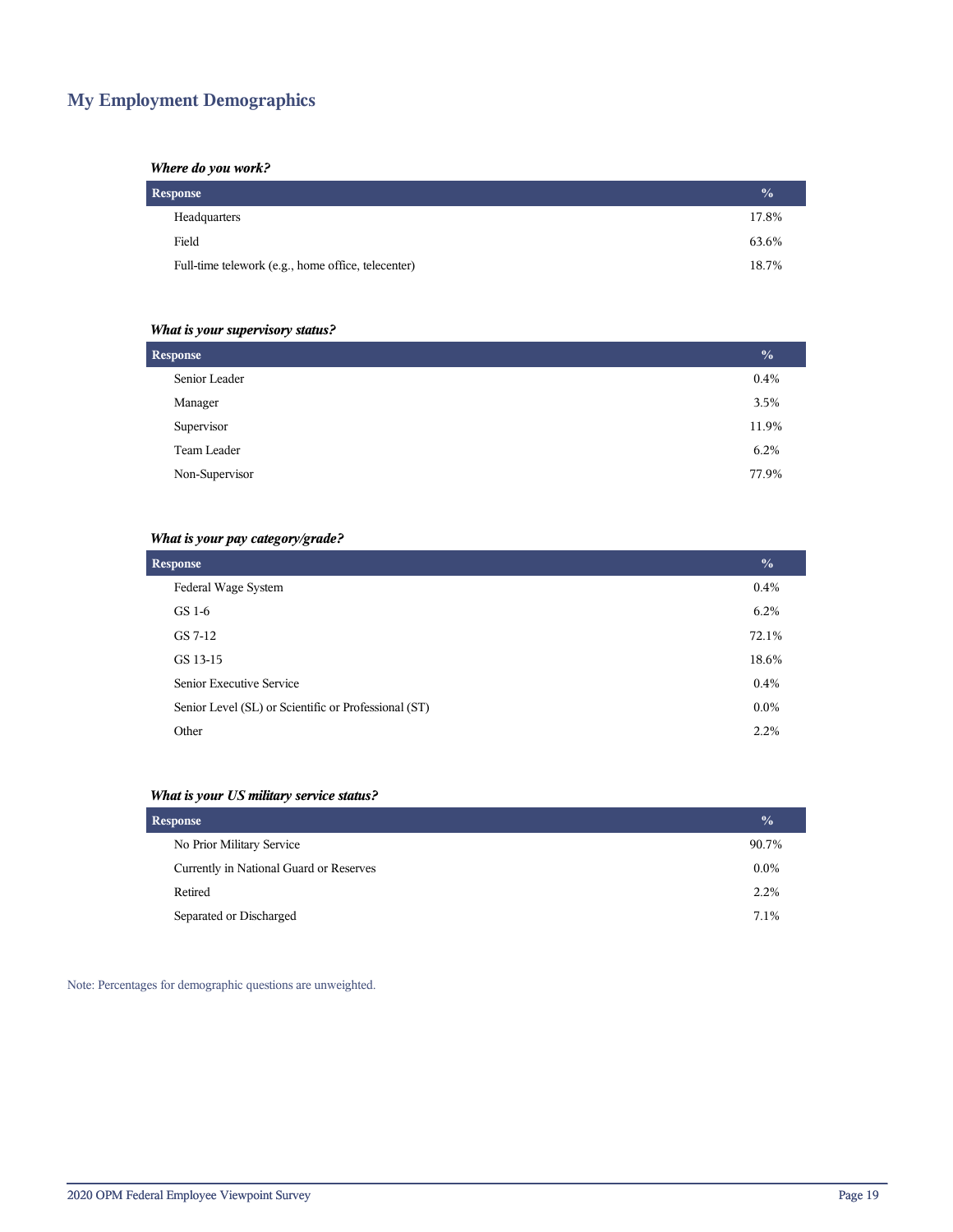## **My Employment Demographics (continued)**

#### *Are you:*

| <b>Response</b>                                                                                                                              | $\frac{0}{0}$ |
|----------------------------------------------------------------------------------------------------------------------------------------------|---------------|
| The spouse of a current active duty service member of the U.S. Armed Forces                                                                  | $0.4\%$       |
| The spouse of a service member who retired or separated from active duty in the U.S. Armed Forces with a<br>disability rating of 100 percent | 1.3%          |
| The widow(er) of a service member killed while on active duty in the U.S. Armed Forces                                                       | $0.0\%$       |
| None of the categories listed                                                                                                                | 98.2%         |

#### *Have you been hired under the Military Spouse Non-Competitive Hiring Authority?*

| Response |                                                                                                                 |  |   |          |   | $\frac{0}{0}$ |
|----------|-----------------------------------------------------------------------------------------------------------------|--|---|----------|---|---------------|
| Yes      |                                                                                                                 |  |   |          |   | $0.0\%$       |
| No       |                                                                                                                 |  |   |          |   | 100.0%        |
|          | the contract of the contract of the contract of the contract of the contract of the contract of the contract of |  | . | $\cdots$ | . |               |

*Note: If the response to the previous question on if you are a military spouse was "None of the categories listed," this item was skipped.*

#### *How long have you been with the Federal Government (excluding military service)?*

| <b>Response</b>    |       |  |  |  |  |
|--------------------|-------|--|--|--|--|
| Less than 1 year   | 0.4%  |  |  |  |  |
| 1 to 3 years       | 17.0% |  |  |  |  |
| 4 to 5 years       | 10.7% |  |  |  |  |
| 6 to 10 years      | 15.2% |  |  |  |  |
| 11 to 14 years     | 12.1% |  |  |  |  |
| 15 to 20 years     | 12.5% |  |  |  |  |
| More than 20 years | 32.1% |  |  |  |  |

#### *How long have you been with your current agency (for example, Department of Justice, Environmental Protection Agency)?*

| <b>Response</b>    | $\frac{0}{0}$ |
|--------------------|---------------|
| Less than 1 year   | 1.8%          |
| 1 to 3 years       | 21.5%         |
| 4 to 5 years       | 14.3%         |
| 6 to 10 years      | 17.0%         |
| 11 to 14 years     | 10.8%         |
| 15 to 20 years     | 10.8%         |
| More than 20 years | 23.8%         |

Note: Percentages for demographic questions are unweighted.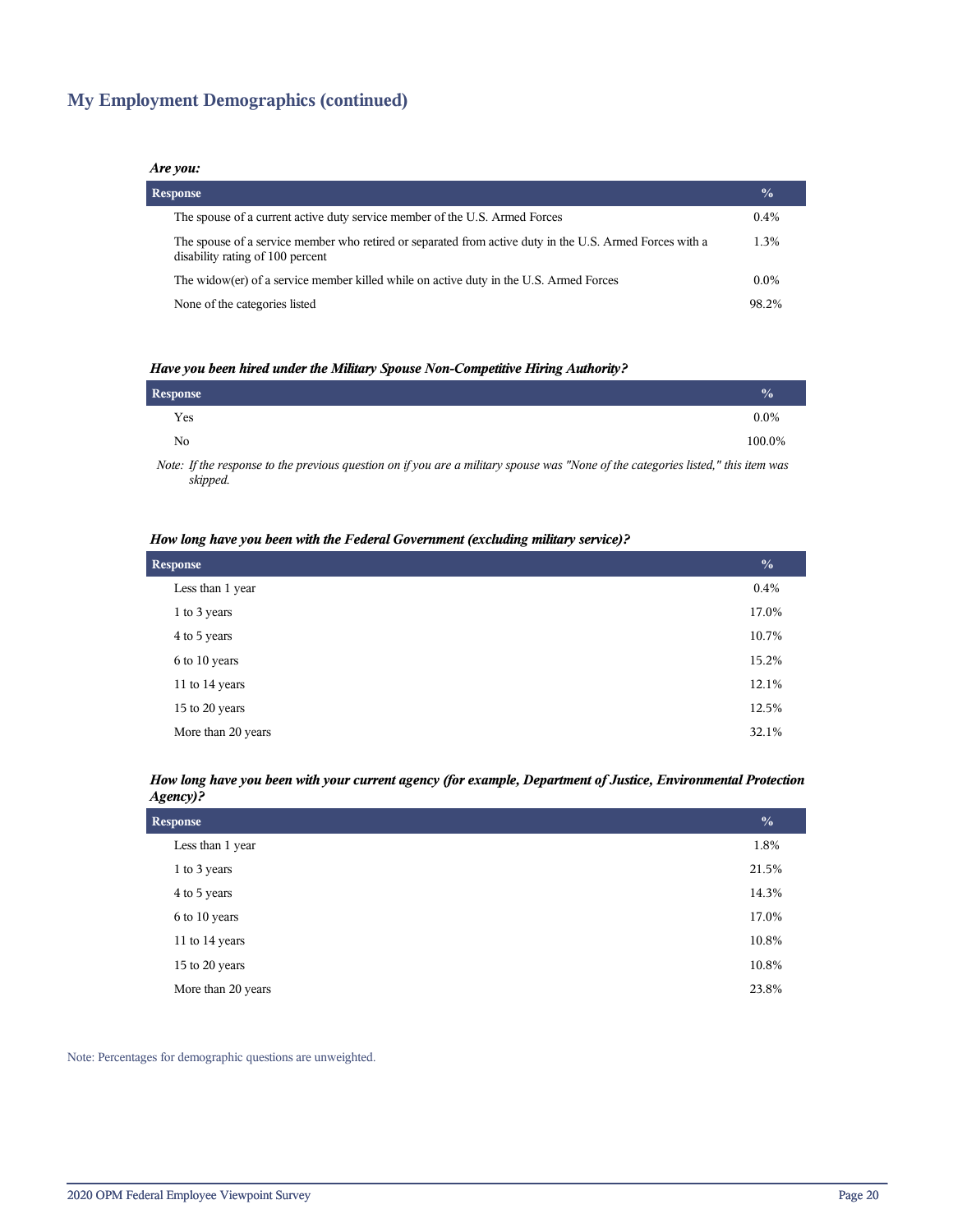## **My Employment Demographics (continued)**

#### *Are you considering leaving your organization within the next year, and if so, why?*

| <b>Response</b>                                         | <b>Before the</b><br>COVID-19<br>pandemic<br>$\frac{0}{0}$ | Today<br>$\frac{0}{0}$ |
|---------------------------------------------------------|------------------------------------------------------------|------------------------|
| No.                                                     | 79.0%                                                      | 76.7%                  |
| Yes, to retire                                          | 3.7%                                                       | 4.2%                   |
| Yes, to take another job within the Federal Government  | 13.7%                                                      | 12.6%                  |
| Yes, to take another job outside the Federal Government | 0.9%                                                       | 1.4%                   |
| Yes, other                                              | 2.7%                                                       | 5.1%                   |

#### *Has your intention to leave your organization within the next year changed because of the COVID-19 pandemic?*

| <b>Response</b> | $\frac{0}{0}$ |
|-----------------|---------------|
| Yes             | 33.3%         |
| No.             | 66.7%         |

*Note: If the response to your considering leaving your organization did not differ between "Before the COVID-19 Pandemic" and "Today," this item was skipped.*

#### *I am planning to retire:*

| <b>Response</b>   | <b>Before the</b><br>COVID-19<br>pandemic<br>$\frac{0}{0}$ | Today<br>$\frac{0}{0}$ |
|-------------------|------------------------------------------------------------|------------------------|
| Less than 1 year  | 2.3%                                                       | 2.3%                   |
| 1 year            | 0.9%                                                       | 2.3%                   |
| 2 years           | 4.1%                                                       | 3.7%                   |
| 3 years           | 4.5%                                                       | 2.8%                   |
| 4 years           | 2.3%                                                       | 1.9%                   |
| 5 years           | 5.9%                                                       | 5.6%                   |
| More than 5 years | 80.0%                                                      | 81.5%                  |
|                   |                                                            |                        |

#### *Has your retirement plan changed because of the COVID-19 pandemic?*

| <b>Response</b> |  |  |  |  |                                                                                                                                                           |  | $\mathcal{O}_0$ |
|-----------------|--|--|--|--|-----------------------------------------------------------------------------------------------------------------------------------------------------------|--|-----------------|
| Yes             |  |  |  |  |                                                                                                                                                           |  | 37.5%           |
| No              |  |  |  |  |                                                                                                                                                           |  | 62.5%           |
| $\mathbf{v}$    |  |  |  |  | $\mathcal{L}$ , and $\mathcal{L}$ , and $\mathcal{L}$ , and $\mathcal{L}$ , and $\mathcal{L}$ , and $\mathcal{L}$ , and $\mathcal{L}$ , and $\mathcal{L}$ |  |                 |

*Note: If the response to your retirement plans did not differ between "Before the COVID-19 Pandemic" and "Today," this item was skipped.*

Note: Percentages for demographic questions are unweighted.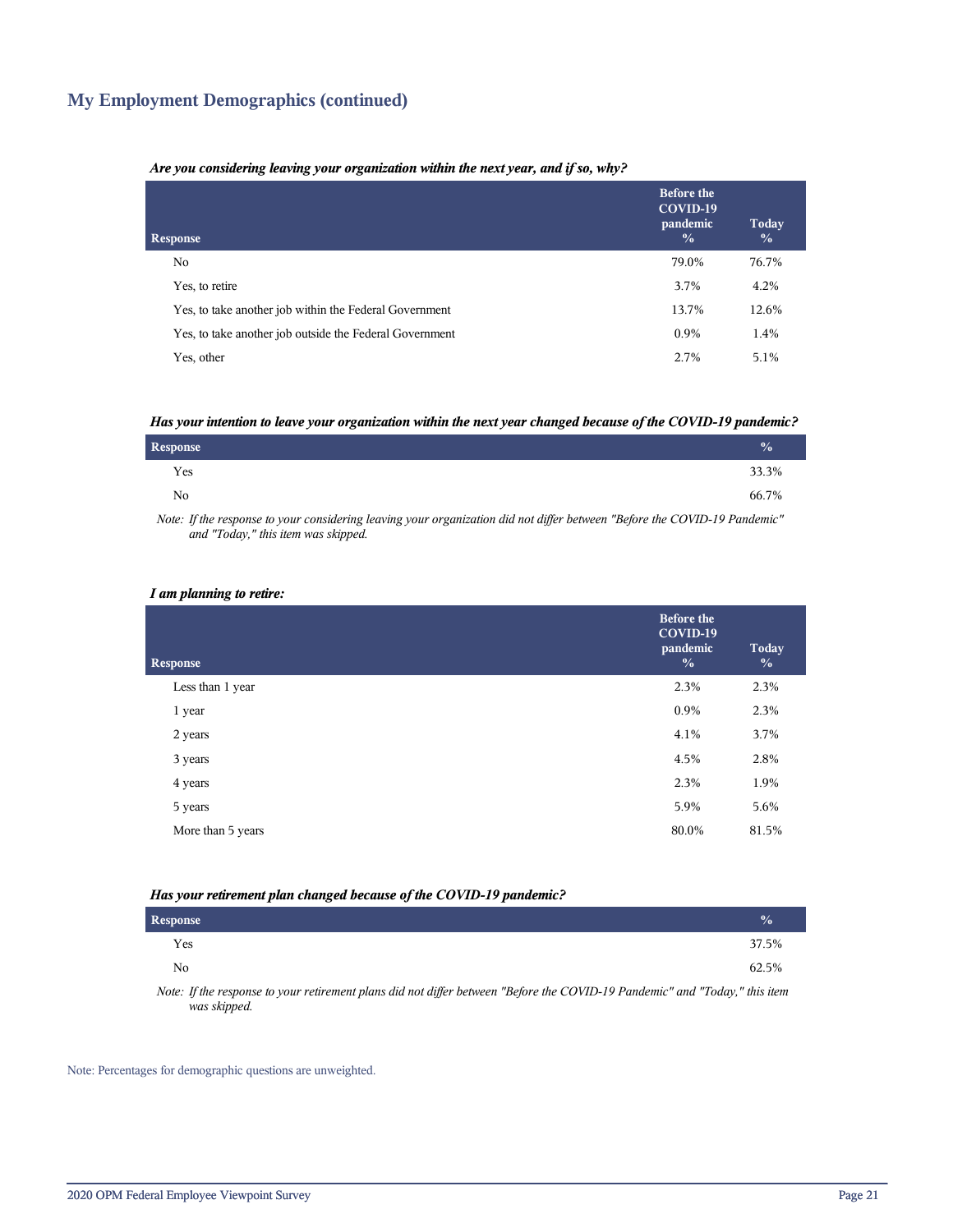## **My Personal Demographics**

| Are you of Hispanic, Latino, or Spanish origin? |  |  |  |
|-------------------------------------------------|--|--|--|
|                                                 |  |  |  |

| Response | $\frac{0}{2}$ |
|----------|---------------|
| Yes      | 5.3%          |
| No       | 94.7%         |

#### *Please select the racial category or categories with which you most closely identify.*

| <b>Response</b>                  | $\frac{0}{0}$ |
|----------------------------------|---------------|
| White                            | 6.7%          |
| <b>Black or African American</b> | 1.8%          |
| All other races                  | 91.6%         |
|                                  |               |

## *What is your age group?*

| <b>Response</b>    |       |
|--------------------|-------|
| 29 years and under | 5.4%  |
| 30-39 years old    | 22.8% |
| 40-49 years old    | 27.7% |
| 50-59 years old    | 31.3% |
| 60 years or older  | 12.9% |

#### *What is the highest degree or level of education you have completed?*

| <b>Response</b>                                 | $\frac{1}{2}$ |
|-------------------------------------------------|---------------|
| Less than High School/ High School Diploma/ GED | 7.1%          |
| Certification/Some College/Associate's Degree   | 45.5%         |
| Bachelor's Degree                               | 27.2%         |
| Advanced Degrees (Post Bachelor's Degree)       | 20.1%         |

Note: Percentages for demographic questions are unweighted. For confidentiality reasons, percentages for the 'My Personal Demographics' questions may be suppressed. Any suppressed percentages are noted.